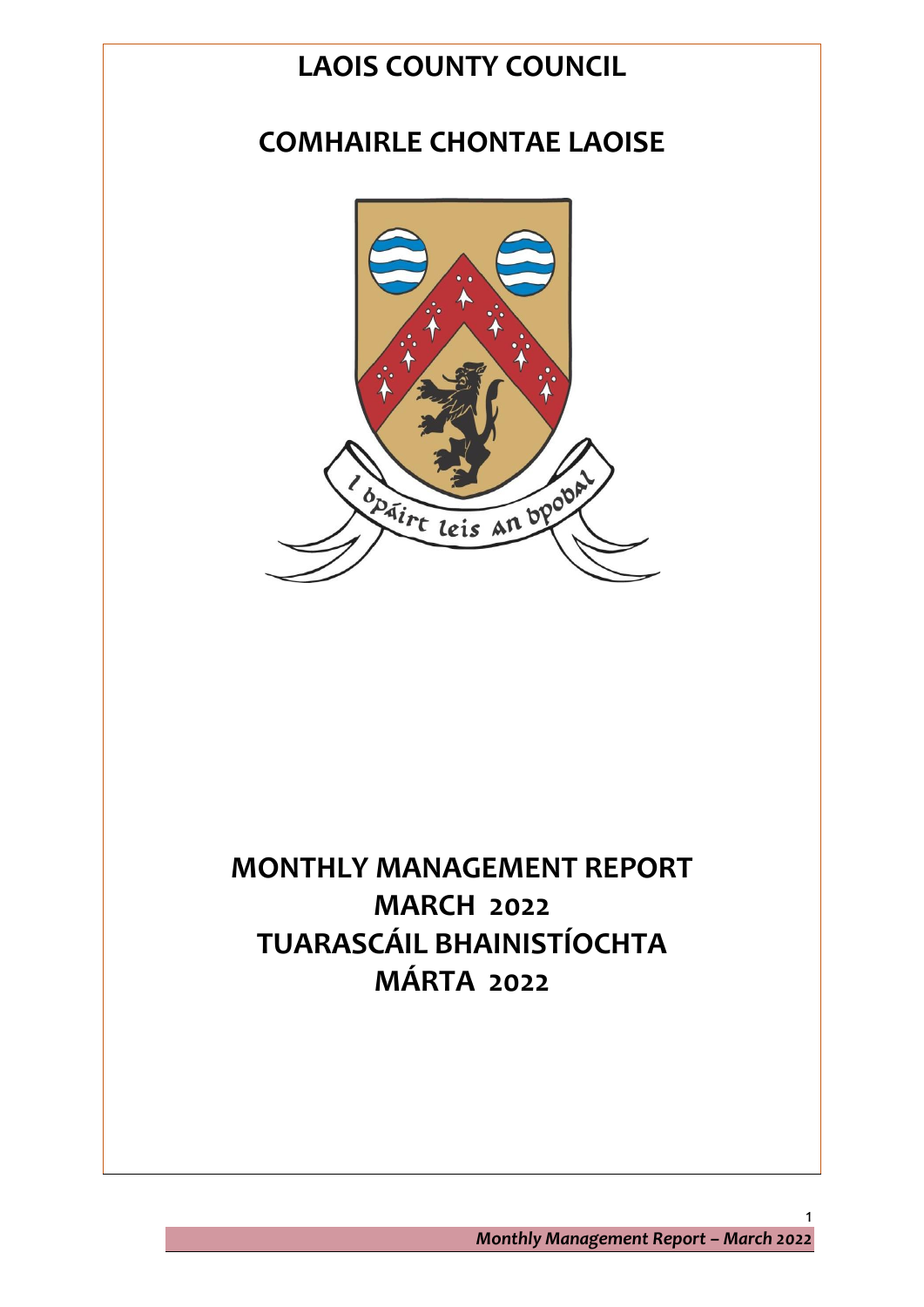# **To: Each Member of Laois County Council Do: Gach Ball Comhairle Chontae Laoise**

Section 136(2) of the Local Government Act, 2011 as inserted by Section 51 of the Local Government Reform Act, 2014, requires the Chief Executive to prepare monthly management report. The report for March 2022 is as follows:-

#### **Finance, & Allocations Notified**

Expenditure and income to the 28/02/2022 is summarised below:

| <b>Service Division</b>                       | <b>Budget Allocation</b> | <b>Expenditure to</b><br>28/02/2022 |
|-----------------------------------------------|--------------------------|-------------------------------------|
| Housing and Building                          | 19,748,000               | 2,246,453                           |
| Road Transportation and Safety                | 22,946,000               | 759,429                             |
| <b>Water Services</b>                         | 3,259,000                | 534,008                             |
| Development Management                        | 9,706,000                | 1,068,495                           |
| <b>Environmental Services</b>                 | 7,939,000                | 289,556                             |
| <b>Recreation and Amenity</b>                 | 4,361,000                | 187,377                             |
| Agriculture, Education, Health and<br>Welfare | 786,000                  | $\Omega$                            |
| Miscellaneous Services                        | 9,453,000                | 754,122                             |
| Central Management Charge                     | 10,139,000               | 1,061,424                           |
| Total                                         | 88,337,000               | 6,900,864                           |

| <b>Service Division</b>            | <b>Budget Allocation</b> | Income to<br>28/02/2022 |
|------------------------------------|--------------------------|-------------------------|
|                                    |                          |                         |
| Housing and Building               | 21,415,000               | 3,193,870               |
| Road Transportation and Safety     | 18,682,000               | 232,280                 |
| <b>Water Services</b>              | 4,380,000                | 857,367                 |
| Development Management             | 6,946,000                | 1,737,794               |
| <b>Environmental Services</b>      | 1,942,000                | 312,586                 |
| <b>Recreation and Amenity</b>      | 781,000                  | 442,391                 |
| Agriculture, Education, Health and | 314,000                  | 24,553                  |
| Welfare                            |                          |                         |
| Miscellaneous Services             | 8,702,000                | 599,994                 |
| Superannuation                     | 714,000                  | 108,297                 |
| Local Property Tax                 | 9,065,150                | 1,510,858               |
| Rates                              | 14,662,952               | 778,713                 |
| Capital transfer                   | 732,898                  | O                       |
| Total                              | 88,337,000               | 9,798,703               |

#### **Allocations Notified**

| TII Capital Maintenance Scheme - N78 Killyganard       | €199,938.00 |
|--------------------------------------------------------|-------------|
| Town and Village Renewal Scheme 2021                   | €796,352.00 |
| Heritage Council - Laois Heritage Plan Projects        | €36,000     |
| Built Heritage Investment Scheme - Conservation Grants | €96,000     |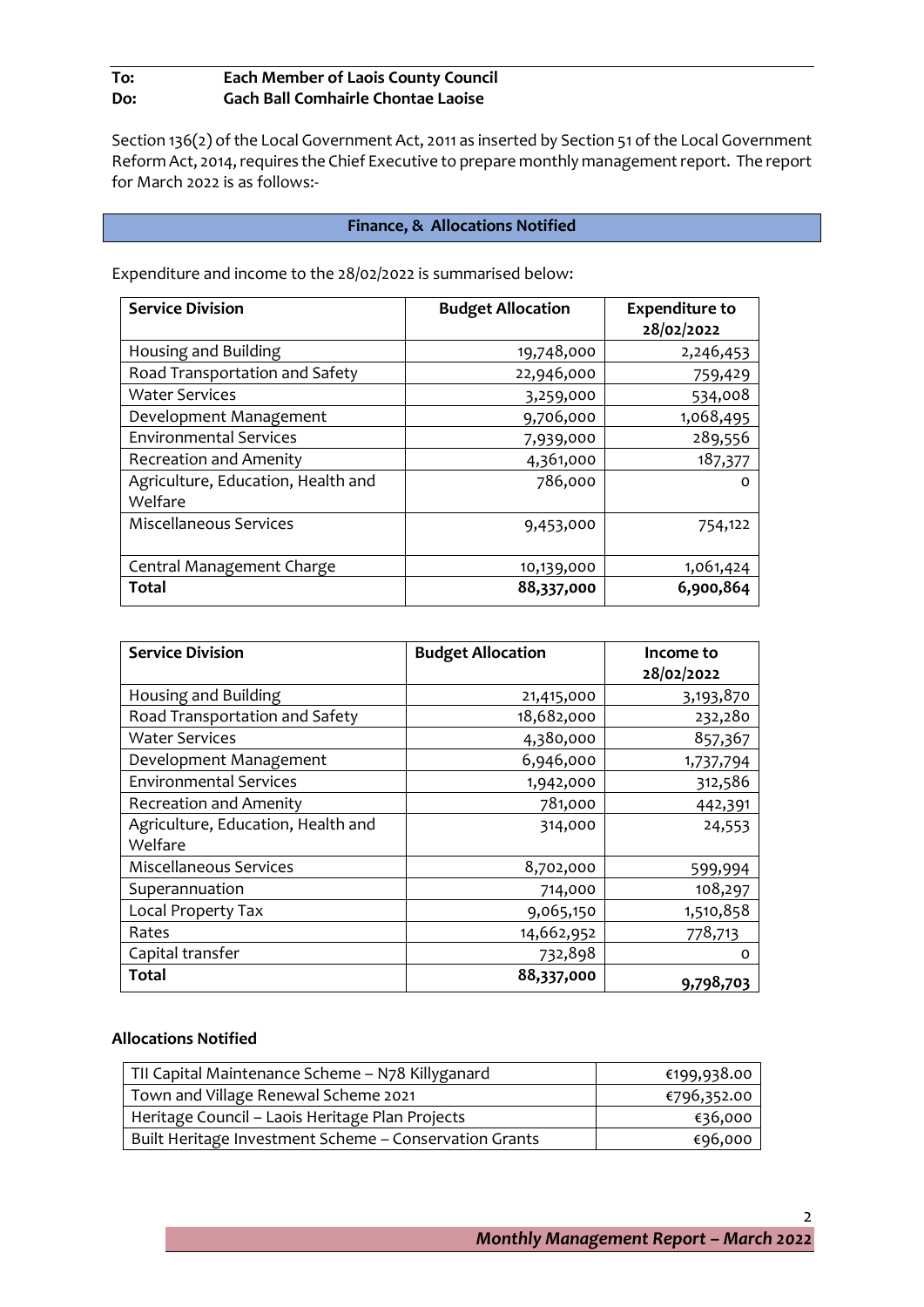#### **Housing & Regeneration**

#### **HUMANITARIAN RESPONSE TO REFUGEES FLEEING CONFLICT**

Recent email correspondence from the Department of An Taoiseach to City and County Managers Association (CCMA) highlighted the imminent arrival of a significant number of displaced Ukrainians to Ireland in the coming days and weeks. In this regard, local authorities were requested to assemble lists of suitable vacant premises in our respective counties that could be considered to accommodate refugees, so to develop short and long term responses that meet our country's obligations under the Temporary Protection Directive. A list of properties identified as having such potential in Laois was recently forwarded to the Department's Humanitarian Response team and they will revert having examined same.

Laois County Council staff are currently assisting IPAS with the accommodation of a number of persons who have arrived into Ireland since last week and will continue to do so in this regard.

Members are advised that Laois County Council has set up a "Ukrainian Crisis Multi Agency Response Forum" along the lines of and largely similar to the Covid-19 Community Response Forum of the past two years. The forum convened for its first meeting on Wednesday 23rd March at which a number of tasks and local actions were agreed. The membership of the forum is included for your information in an information pack to be presented to the members at the March monthly Council meeting.

All efforts currently are being supported by An Garda Síochána, Dept of Social Protection and Housing personnel at this point. We are very grateful to all who have given assistance to date in sourcing available accommodation and who have made offers of support.

Members will be updated regulars on any developments locally. We are very grateful to all who have given assistance to date in sourcing available accommodation and who have made offers of support. Members will be updated regulars on any developments locally.

# HOUSING DELIVERY

#### Social Housing Schemes Currently Under Construction – LCC & AHB

| Location                      | No. of         | Constructed    | Comment                               |
|-------------------------------|----------------|----------------|---------------------------------------|
|                               | Houses         | by             |                                       |
| Moore St, Rathdowney          | 6              | <b>LCC</b>     | On site – expected delivery $Q2$ 2022 |
|                               |                | (Construction) |                                       |
| Pattison Estate, Mountmellick | 10             | LCC.           | On site – expected delivery $Q2$ 2022 |
|                               |                | (Construction) |                                       |
| Gleann na Glaise, Ballyroan   | 10             | <b>LCC</b>     | On Site – expected delivery $Q2$ 2022 |
|                               |                | (Construction) |                                       |
| Sean Doire, Durrow            | 22             | LCC.           | On Site – expected delivery $Q2$ 2022 |
|                               |                | (Construction) |                                       |
| Coolroe, Ballybrittas         |                | LCC.           | Rural construct $-$ on site; to be    |
|                               |                | (Construction) | delivered in Q2 2022                  |
| Featherbed Lane, Borris-In-   | 5              | LCC.           | On Site – expected delivery $Q2$ 2022 |
| Ossory (Ph 2)                 |                | (Turnkey)      |                                       |
| Bruach Na Habhainn, Killeen   | $\overline{4}$ | LCC            | On site – Delivery Q2 2022            |
|                               |                | (Turnkey)      |                                       |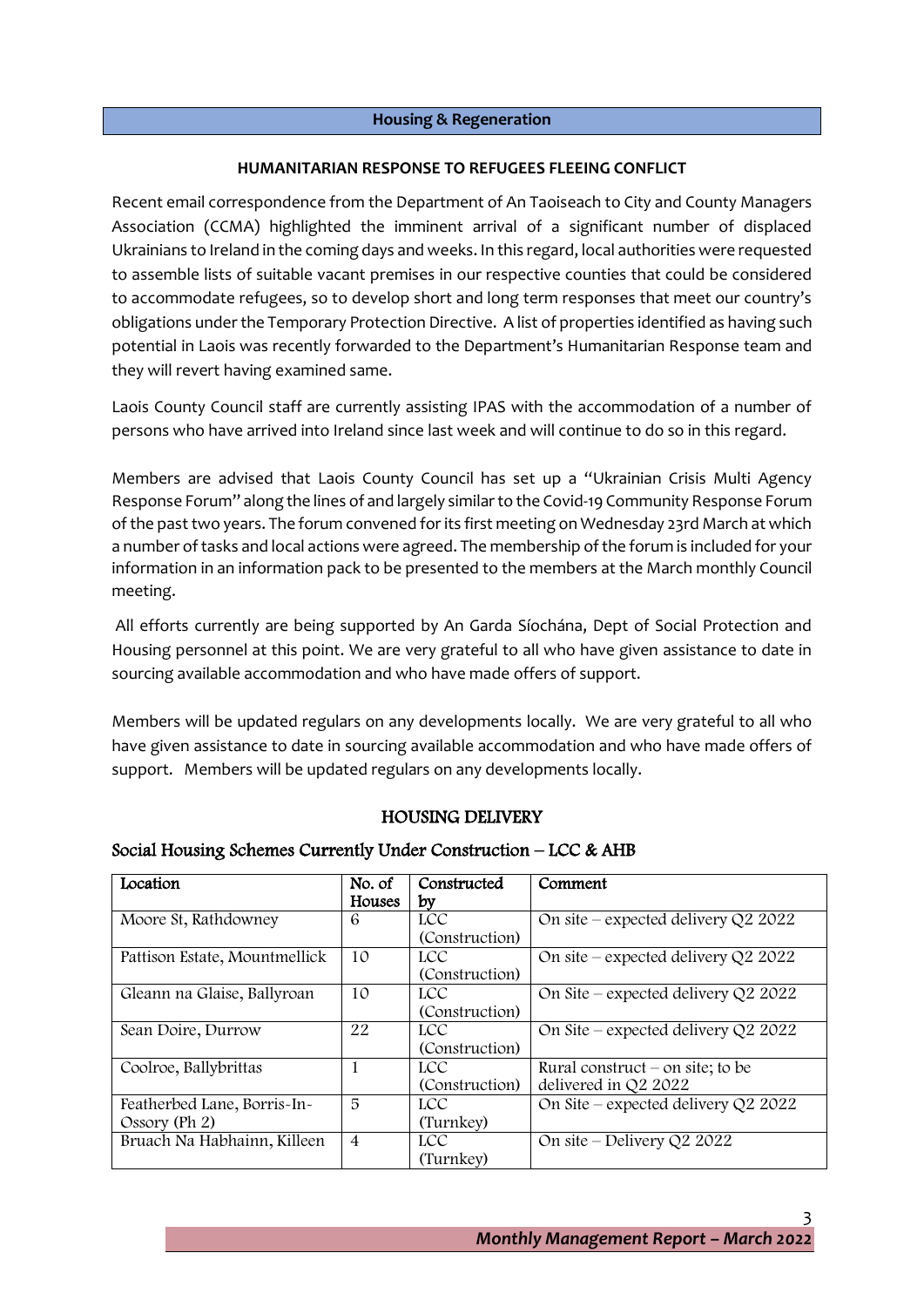| The Orchard, Ballylynan      | 5               | <b>LCC</b>    | On Site – Phase 1 (2 units) delivery $Q1$         |
|------------------------------|-----------------|---------------|---------------------------------------------------|
|                              |                 | (Turnkey)     | 2022<br>On Site – Phase 1 (3 units) delivery $Q4$ |
|                              |                 |               | 2022                                              |
| Market Square, Portarlington | 18              | <b>LCC</b>    | On site – delivery $Q2$ 2023                      |
|                              |                 | (Turnkey)     |                                                   |
| Church Avenue, Stradbally    | $\overline{31}$ | <b>LCC</b>    | Phase 1 on site for delivery Q1 2023;             |
|                              |                 | (Turnkey)     | Phase 2 to be delivered Q4 2023.                  |
| Oak Park Halting Site        | $\overline{4}$  | <b>LCC</b>    | TAU funded scheme - delivery                      |
|                              |                 |               | estimated at end of 2022.                         |
| Harpurs Lane Portlaoise      | 44              | Respond       | On site – expected delivery $Q1$ 2023             |
| Clonrooske Abbey, Portlaoise | 32              | Cluid Housing | On site $-$ to be delivered in phases by          |
|                              |                 |               | June 2022. All 32 units now built to              |
|                              |                 |               | roof level, internal fixing and finishes          |
|                              |                 |               | being carried out on all 32 units.                |
| The Maltings & Roselawn,     | 55              | Cluid Housing | Phase 1 Estimated delivery Q4 2022                |
| Portlaoise                   |                 |               |                                                   |
| Holdbrook, Portlaoise        | 10              | Cluid Housing | Phase $2$ – delivery Q4 2022                      |
|                              |                 |               |                                                   |
| Droughill Lawns,             | 26              | Oaklee        | On site – expected delivery end of April          |
| Portarlington                |                 | Housing       | 2022                                              |
| The Springs, Kilminchy,      | 43              | Cluid Housing | 2 Phases – on site; Phase 1 delivery              |
| Portlaoise                   |                 |               | estimated Q3 2022                                 |
| Goldencroft, Portlaoise (Old | 67              | Cluid Housing | 3 Phases – on site; 1 <sup>st</sup> Phase Q4 2022 |
| CBS site)                    |                 |               |                                                   |
| Ballymorris Green,           | 12              | Cluid Housing | Currently on site - Phase 1 delivery              |
| Portarlington                |                 |               | delayed due to availability of sub-               |
|                              |                 |               | contractors - estimated at Q3 2022                |
| South Dublin Road, Kilminchy | 36              | Cooperative   | On site – commenced early January                 |
|                              |                 | Housing       | 2022; delivery not expected until end<br>2023.    |
| <b>TOTAL</b>                 | 441             |               |                                                   |

# Social Housing Schemes at Planning, Design or Tender Stage – LCC & AHB

| Location/Scheme             | No of          | To be                        | Comment                                                           |
|-----------------------------|----------------|------------------------------|-------------------------------------------------------------------|
|                             | Houses         | constructed by               |                                                                   |
| Harbour Court,              | 6              | <b>LCC</b>                   | Stage 4 Approved – Contractor due                                 |
| Mountmellick                |                | (Construction)               | on site in Q1 2022.                                               |
| St. Kieran's Errill         | 14             | <b>LCC</b><br>(Construction) | Stage 3 Approved – Stage 4<br>application to be submitted in $Q1$ |
|                             |                |                              | 2022                                                              |
| Mooreville, Rathdowney      | $\overline{7}$ | <b>LCC</b>                   | Stage 3 Approved                                                  |
|                             |                | (Construction)               |                                                                   |
| Carraig Glas, Stradbally    | 26             | LCC                          | Stage 2 Approved                                                  |
|                             |                | (Construction)               |                                                                   |
| Clonrooske, Portlaoise      | 11             | <b>LCC</b>                   | Stage 1 Approved                                                  |
|                             |                | (Construction)               |                                                                   |
| Iona, Portlaoise            | 9              | <b>LCC</b>                   | Stage 1 Approved                                                  |
|                             |                | (Construction)               |                                                                   |
| Doonane                     | 12             | <b>LCC</b>                   | Stage 1 Approved                                                  |
|                             |                | (Construction)               |                                                                   |
| Derry Road, Durrow          | 22             | <b>LCC</b>                   | 18 dwellings plus 4 serviced sites                                |
|                             |                | (Construction)               | proposed                                                          |
|                             |                |                              | Stage 1 Approved                                                  |
| Ballyadams                  | 1              | <b>LCC</b>                   | Stage 1 Approved – Tender                                         |
|                             |                | (Construction)               | underway for engagement of Design                                 |
|                             |                |                              | Team                                                              |
| Stradbally Road, Portlaoise | 80             | Mixed tenure                 | Masterplan for entire lands recently                              |
|                             | (approx)       |                              | noted by Portlaoise MD members.                                   |
|                             |                |                              | Options being explored for tenure                                 |
|                             |                |                              | and delivery of scheme                                            |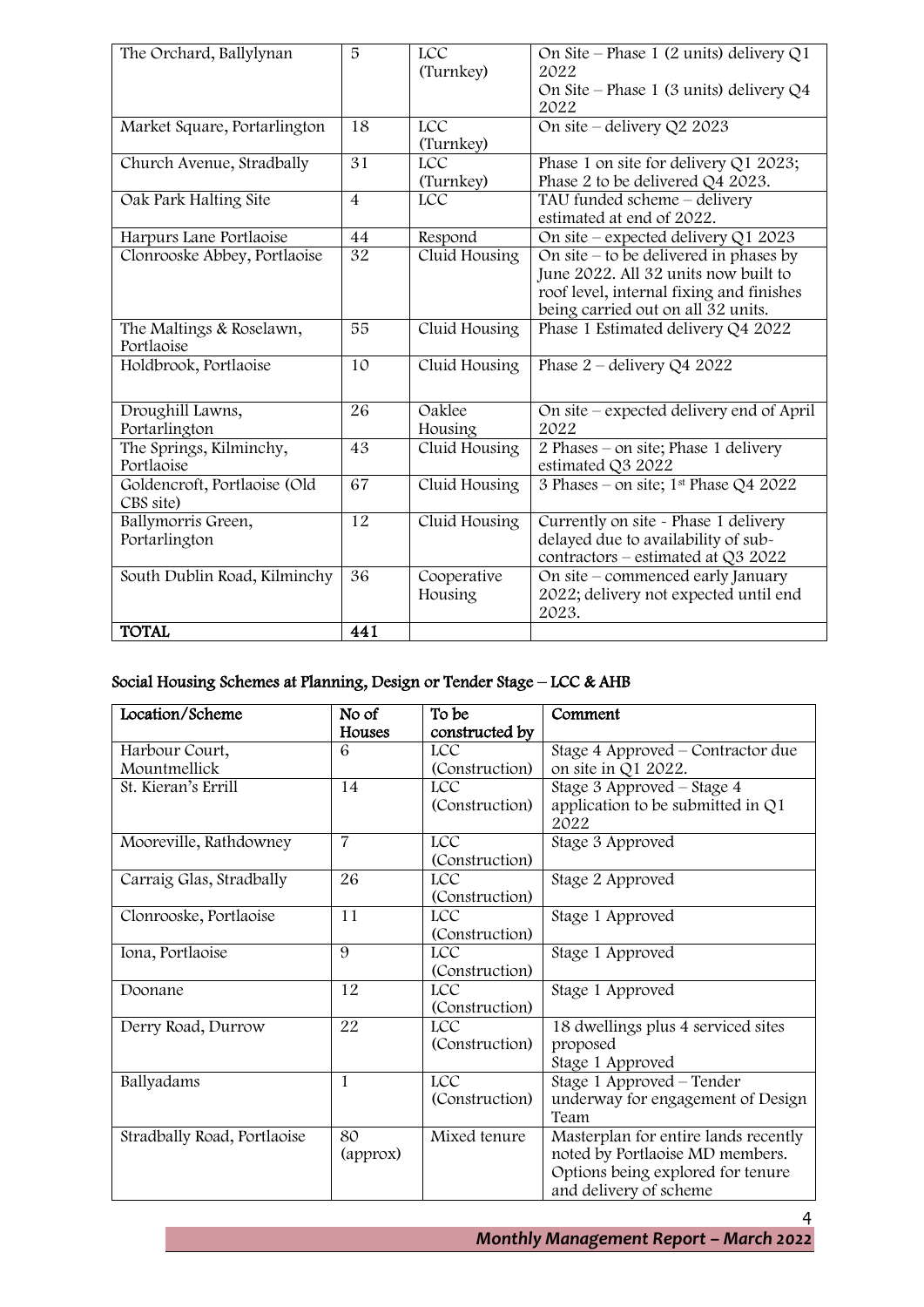| Bracklone St, Portarlington                           | 12                | <b>LCC</b><br>(Construction) | Stage 1 To Be Submitted                                                                                                                                                         |
|-------------------------------------------------------|-------------------|------------------------------|---------------------------------------------------------------------------------------------------------------------------------------------------------------------------------|
| Rushall Mountrath                                     | $\overline{2}$    | <b>LCC</b><br>(Construction) | Stage 1 To Be Submitted                                                                                                                                                         |
| Main St, Ballinakill                                  | $\overline{3}$    | <b>LCC</b><br>(Construction) | Stage 1 To Be Submitted                                                                                                                                                         |
| Moanbaun, Mountrath                                   | 9                 | <b>LCC</b><br>(Construction) | Stage 1 To Be Submitted                                                                                                                                                         |
| The Meadows (old Midland<br>Dairies site), Portlaoise | 49                | Cluid Housing                | Funding Approved $-$ on site for<br>delivery Q4 2023                                                                                                                            |
| Convent Lands, Portlaoise                             | 51                | Sophia<br>Housing            | Stage 2 Approved.<br>Design Team currently preparing<br>Stage 3 application, to be submitted<br>to DHGLH by end of March.                                                       |
| County Hotel, Portlaoise                              | 10                | Cluid Housing                | Site investigations still ongoing,<br>delays due to structural condition of<br>the building.<br>Clean up of front facade of the<br>property to be complete within two<br>weeks. |
| Hepburn Court                                         | 54                | Cluid Housing                | Part 8 will be published for public<br>consultation before end of March.                                                                                                        |
| Curragh na Mona,<br>Abbeyleix Road, Portlaoise        | 39                | Respond<br>Housing           | Tender examination completed by<br>AHB; awaiting construction<br>commencement date.                                                                                             |
| Doran's Site, adj to O'Moore<br>Place, Portlaoise     | 70<br>potentially | Coop Housing                 | Layout and no of units to be<br>confirmed                                                                                                                                       |
| TOTAL                                                 | 494               |                              |                                                                                                                                                                                 |

## AFFORDABLE HOUSING

Expressions of Interest were invited via advertisement and LCC website in December 2021 in respect of:

- a. Appropriately zoned land for housing development
- b. Advanced Purchase arrangements for un-commenced residential developments

A survey of potential purchasers of affordable houses published on 3rd February, closing date 1<sup>st</sup> April. The survey will inform our research and ultimately our decision on prospective buyer affordability and potential location of scheme(s).

Members are also advised that the Council's Housing Team has met local builders on a face to face basis to explore the potential of affordable and cost rental agreements.

# VACANT HOMES

Expressions of Interest recently invited via advertisement and LCC website for vacant /derelict properties. A Vacant Homes internal working group has been established to map and examine vacancy in a number of towns, including Mountmellick, Mountrath and Rathdowney. This is with a view to assessing future use of such properties in terms of housing or other use.

| 293    |
|--------|
|        |
|        |
| 54     |
|        |
| 37     |
| $127*$ |
|        |

\*Properties found to be occupied on inspection and/or deemed to be unsuitable for social housing.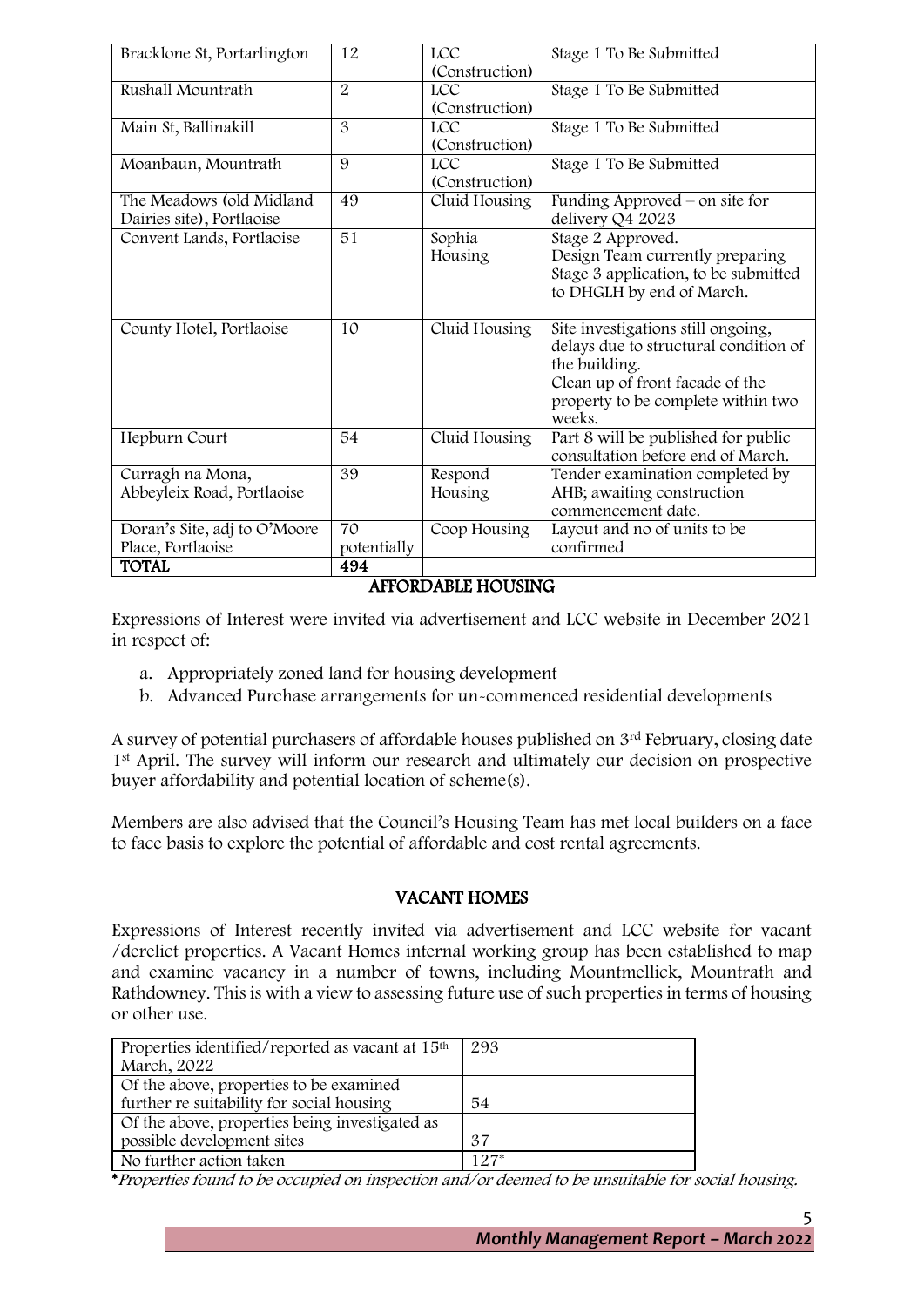# CPO

| Vacant Properties acquired by CPO now in LA<br>ownership |  |
|----------------------------------------------------------|--|
| Properties currently undergoing CPO                      |  |

## Repair & Leasing

Housing Re-Lets

| Applications received to date    | 35 |
|----------------------------------|----|
| Applications approved to proceed |    |
| Applications under consideration |    |
| Leases commenced                 |    |

# HOUSING STOCK

| Month              | LA Keys Surrendered | Properties Acquired | Works Completed |
|--------------------|---------------------|---------------------|-----------------|
| January 22         |                     |                     |                 |
| February 22        |                     |                     |                 |
| <b>TOTAL (YTD)</b> |                     |                     |                 |

NOTE: There are currently 39 vacant units from our existing stock and a further 12 units that the Council acquired recently. Works are either ongoing on these properties or specifications are being prepared for works to be carried out.

#### Housing Maintenance

| Month              | Work Orders Raised | Work Orders Closed | Work Orders Open |
|--------------------|--------------------|--------------------|------------------|
| January 22         | 424                | 352                | 72               |
| February 22        | 517                | 487                | 30               |
| <b>TOTAL (YTD)</b> | 941                | 839                | 102              |

## Midlands Retrofit Programme:

| Address                          | Properties | <b>Units</b><br>Commenced | <b>Units</b><br>Completed             | Update                                                                                                                                                                                      |
|----------------------------------|------------|---------------------------|---------------------------------------|---------------------------------------------------------------------------------------------------------------------------------------------------------------------------------------------|
| Mountain View Sq.,<br>Portlaoise | 24         | 11                        | $\Omega$                              | M&E (plumbing) Works<br>complete on 11 houses.<br>Sealing and final testing<br>cannot be completed until<br>windows arrive on site.<br>Windows to start arriving<br>28 <sup>th</sup> March. |
| Hillview Drive,<br>Portlaoise    | 18         | 1                         | $\mathcal{O}$                         | M&E (plumbing) Works<br>complete on 1 house.<br>(windows and doors needed)<br>to complete house)                                                                                            |
| Quigley Pk,<br>Rathdowney        | 20         | 20                        | $\Omega$                              | Works started, 1 house                                                                                                                                                                      |
| Radharc Alainn,<br>Arles         | 18         | 18                        | $\Omega$                              | Air-tightness Tests<br>completed                                                                                                                                                            |
| Derrymore,<br>Portarlington      | 26         | 26                        | 20 (Just<br>Doors to be<br>installed) | 20 houses nearly compete,<br>heating in place. Door<br>installations started on 8th<br>March 2022.<br>20 houses to be fully<br>completed by end of March.                                   |
| Kirwan Park,<br>Mountmellick     | 51         | 51                        | $\Omega$                              | Air-tightness Tests<br>complete.                                                                                                                                                            |
| <b>Total Properties</b>          | 157        | 127                       | 20                                    |                                                                                                                                                                                             |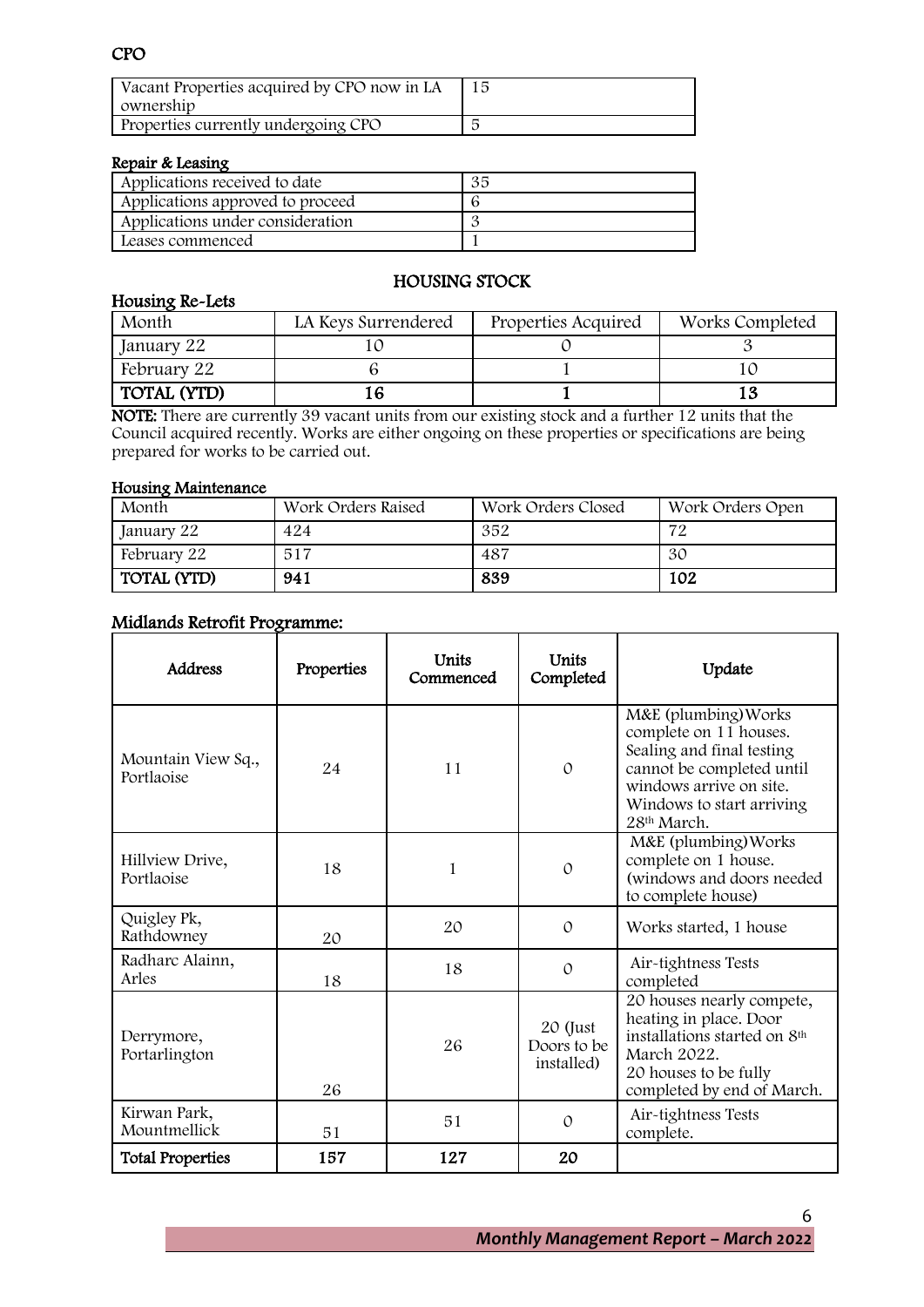# Energy Efficiency/Retrofitting Programme:

| Address                      | Properties | Units<br>Commenced | Units<br>Completed | Update                              |
|------------------------------|------------|--------------------|--------------------|-------------------------------------|
| O'Moore Place,<br>Portlaoise | 29         | C                  | O                  | Retrofit re-tendered in<br>Q1 2022. |
| <b>Total Properties</b>      | 29         | O                  | 0                  |                                     |

## HOUSING NEED

# Homeless Presentations

| Time Period                    | Homeless Presentations | <b>Emergency Homeless</b> |
|--------------------------------|------------------------|---------------------------|
| $16th$ Feb – $15th$ March 2022 | 28                     |                           |
| Year to Date                   | 45                     | 2С                        |

# Homeless Accommodation

| Individuals<br>Accessing | <b>Emergency Accommodation</b><br>as of 15 <sup>th</sup> March 2022 | <b>Transition Accommodation</b><br>as of 15 <sup>th</sup> March 2022 |
|--------------------------|---------------------------------------------------------------------|----------------------------------------------------------------------|
| Adults                   |                                                                     |                                                                      |
| Children                 |                                                                     |                                                                      |

## Social Housing List at 21st March 2022

| TOTAL No of Social Housing Applicants | 1,746 |
|---------------------------------------|-------|
| Applicants in receipt of HAP          | 928   |
| Net Need                              | 818   |

# Housing Allocations

| Method of Delivery        | Allocations to $21st$<br>March 2022 | Numbers allocated<br>Year-to-date 2022 |
|---------------------------|-------------------------------------|----------------------------------------|
| First allocation of New   |                                     |                                        |
| Build/Acquired unit       |                                     |                                        |
| Relet / Refurbished Stock |                                     | 16                                     |
| Allocation                |                                     |                                        |
| Nomination to AHB housing |                                     |                                        |
| TOTAL Y-T-D               |                                     | 28                                     |

# Housing Assistance Payment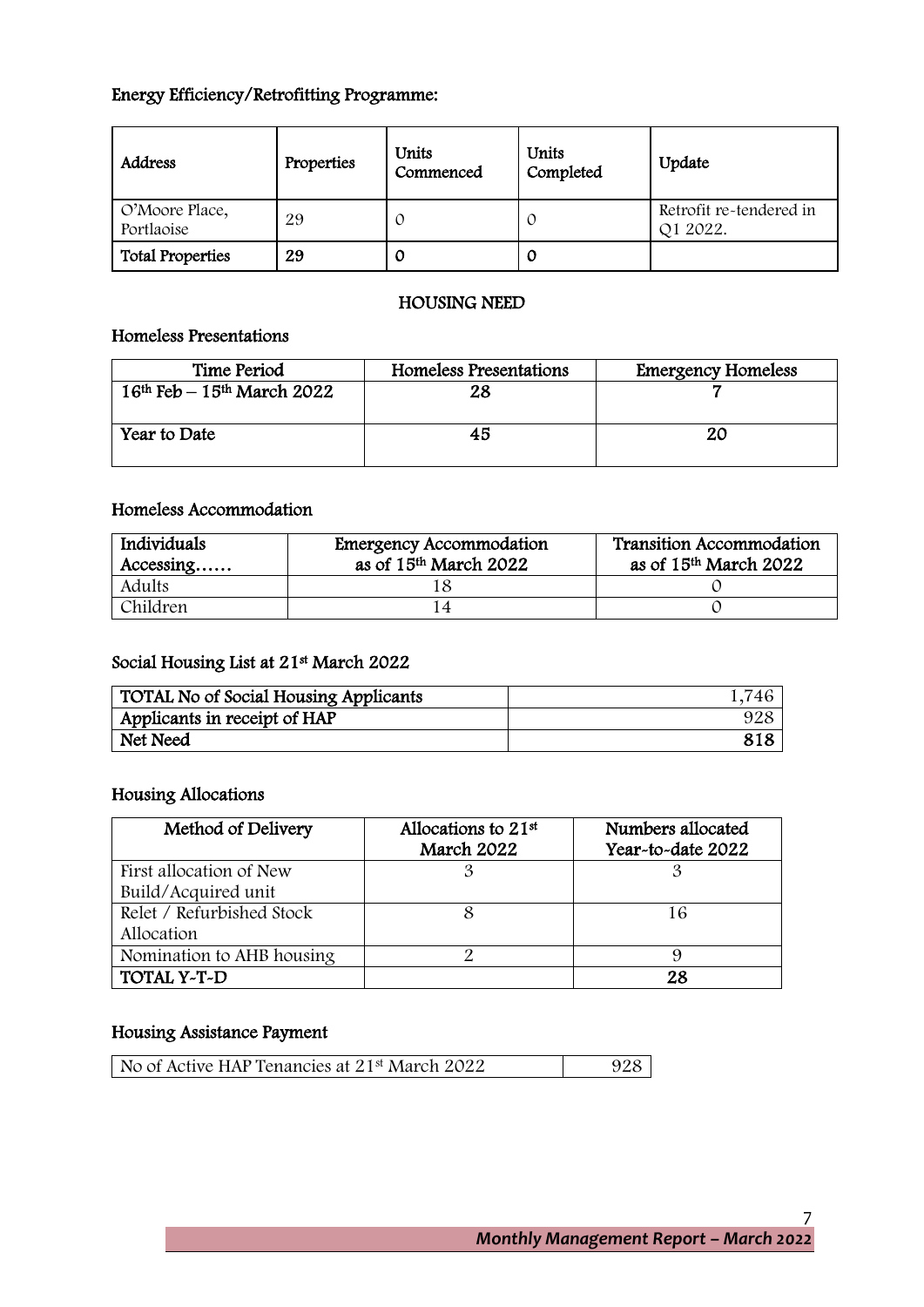# LOANS & GRANTS

#### Loans

| *Local Authority Home Loan: $4th$ January 2022 – 16 <sup>th</sup> March 2022 |  |  |  |
|------------------------------------------------------------------------------|--|--|--|
| No of Loan Approvals                                                         |  |  |  |
| No of Applications refused                                                   |  |  |  |

\*Rebuilding Ireland Home Loan Scheme now closed. All applications received on or after the 4<sup>th</sup> January 2022 will be in respect of the new Local Authority Home Loan.

A briefing note is currently being prepared for the elected members on the new Local Authority Home Loan Scheme under 'Housing for All' and qualification criteria.

## Grants at 16th March 2022

| Allocation 2022<br>(LCC Revenue)<br>Budget) | No of Applications Applications at<br>Received in 2022 works stage | No of<br>Approved | Comment                                                                                                                                                                   |
|---------------------------------------------|--------------------------------------------------------------------|-------------------|---------------------------------------------------------------------------------------------------------------------------------------------------------------------------|
| €1,260,000                                  | 48                                                                 | 84<br>(6462,500)  | All grants approved can proceed to<br>carry out works and draw down<br>grant monies upon satisfactory<br>completion. Applicants revert to<br>LCC once works are complete. |

## Disabled Persons Grant for Social Housing at 16th March 2022

| Allocation<br>2022 | Expenditure<br>Commitments<br>to date | No. of<br>applicants<br>benefitting | No of new<br>applications<br>Received in<br>2022 | Comment                                                                                    |
|--------------------|---------------------------------------|-------------------------------------|--------------------------------------------------|--------------------------------------------------------------------------------------------|
| <b>TBC</b>         | €191,500.62                           | 21                                  | 9                                                | Small works on 20 properties<br>currently ongoing; will be<br>completed by end of Q1 2022. |

Queries in relation to Housing Grants should be emailed t[o housinggrants@laoiscoco.ie](mailto:housinggrants@laoiscoco.ie)

# LEASING

# RAS/Leasing Statistics at 15th March 2022

| Active RAS tenancies                                                          | 85 |
|-------------------------------------------------------------------------------|----|
| Active short-term leasing tenancies (Social Housing Leasing Scheme)           | 30 |
| Active Repair & Leasing Scheme tenancy                                        |    |
| Active long-term leasing tenancies with private landlords/investors           | 10 |
| Active long-term Mortgage to Rent leasing tenancies with a private<br>company | 18 |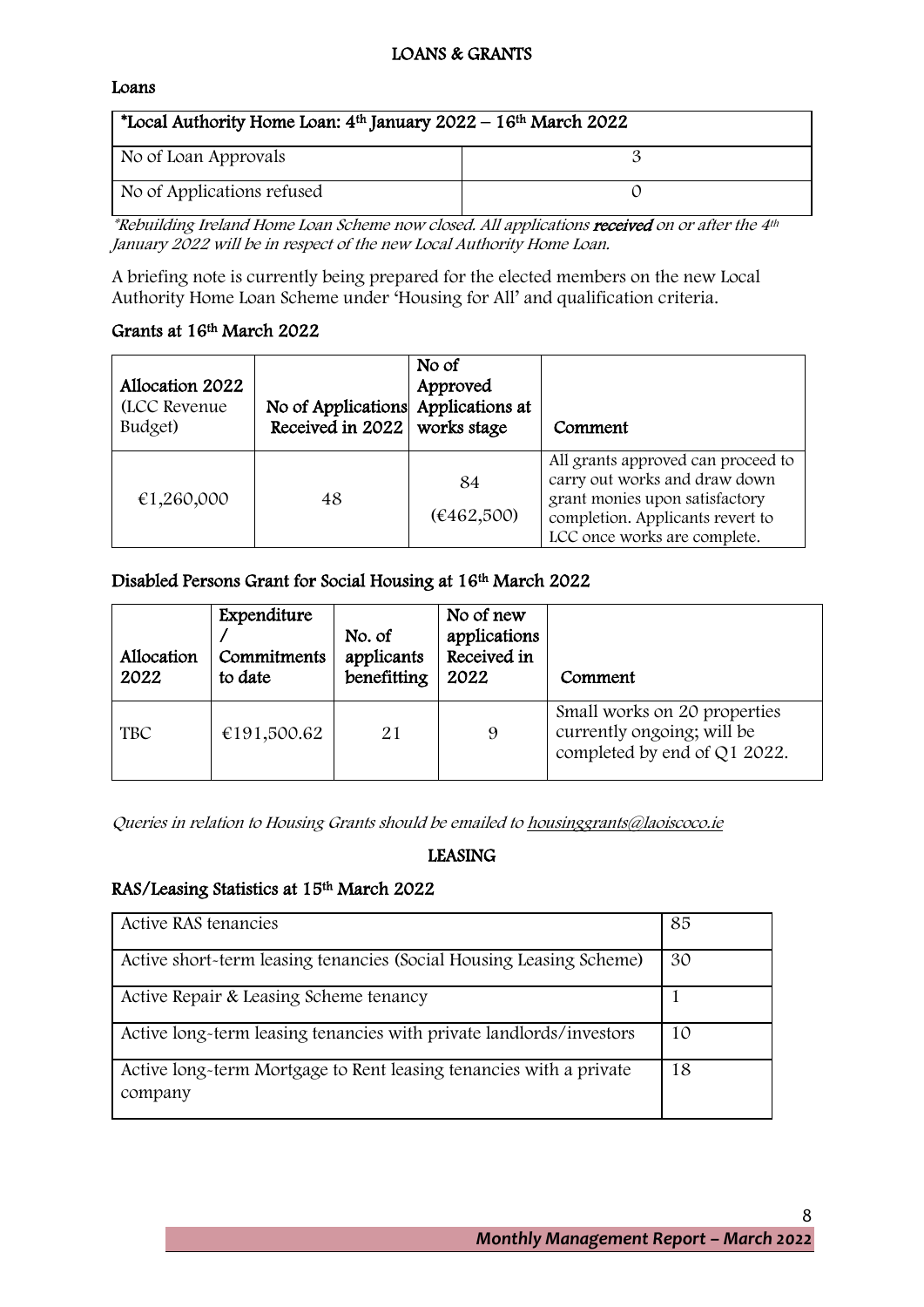## PRIVATE RENTED

## Private Rental Standards - Housing Inspections

| No of private rented inspections carried out  | 134   |
|-----------------------------------------------|-------|
| $01/01/2202 - 08/03/2022$                     |       |
| Target for private rented inspections in 2022 | 1,181 |

## HOUSING DELIVERY ACTION PLAN

Further to the publication of "Affordable Housing Act 2021", "Housing Circular 28/2021 on Affordable Housing Act 2021 - Amendments to Part V of the Planning and Development Act 2000", and "Housing for All; a New Housing Plan for Ireland" in September 2021, Laois County Council has prepared a Housing Delivery Action Plan in relation to the provision of social and affordable housing in Laois for the period 2022-2026, a copy of which was previously circulated to the elected members. This sets out the annual new build social housing delivery targets under Housing for All over the next 5 years as outlined by the Dept of Housing, Local Government and Heritage on 20th September 2021.

## Annual Social Housing Delivery Targets 2022-2026

#### **Planning, Development and Heritage**

#### **LAOIS DRAFT COUNTY DEVELOPMENT PLAN 2021-2027**

The LCDP (2021-2027) came into effect on the 8th March 2022. It is currently subject to a Draft Direction from the Minister for Local Government and Planning, with public consultation being held on the  $21^{st}$  March 2022 until  $3^{rd}$  April 2022.

#### **LOCAL AREA PLANS**

Work on the 4 Local Area Plans for Portloiase, Mountmellick, Graiguecullen and Portarlington will commence following the adoption of the Laois County Development Plan.

Two of the Plans, Graiguecullen and Portarlington will be in the form of joint plans with Carlow County Council and Offaly County Council respectively.

#### **DEVELOPMENT MANAGEMENT PERFORMANCE**

#### **PLANNING APPLICATIONS COMPARATIVE FIGURES FROM 2021 TO 2022**

| Year | Valid applications from<br>$01/01/2022 - 10/3/2022$ | Valid applications from $01/01/2021$ -<br>10/03/2021 |
|------|-----------------------------------------------------|------------------------------------------------------|
|      | 108                                                 | 118                                                  |

| <b>2022 PERFORMANCE</b>                     |                                |
|---------------------------------------------|--------------------------------|
| Number of valid applications received:      | 108                            |
| Number of decisions made                    | 132                            |
| Number of applications                      | 118 (Decisions to Grant)       |
| granted:                                    |                                |
| Number of applications refused:             | 14 (Decisions to Refuse)       |
|                                             |                                |
| Invalid applications returned to applicant: | 31 (2022 Invalid Applications) |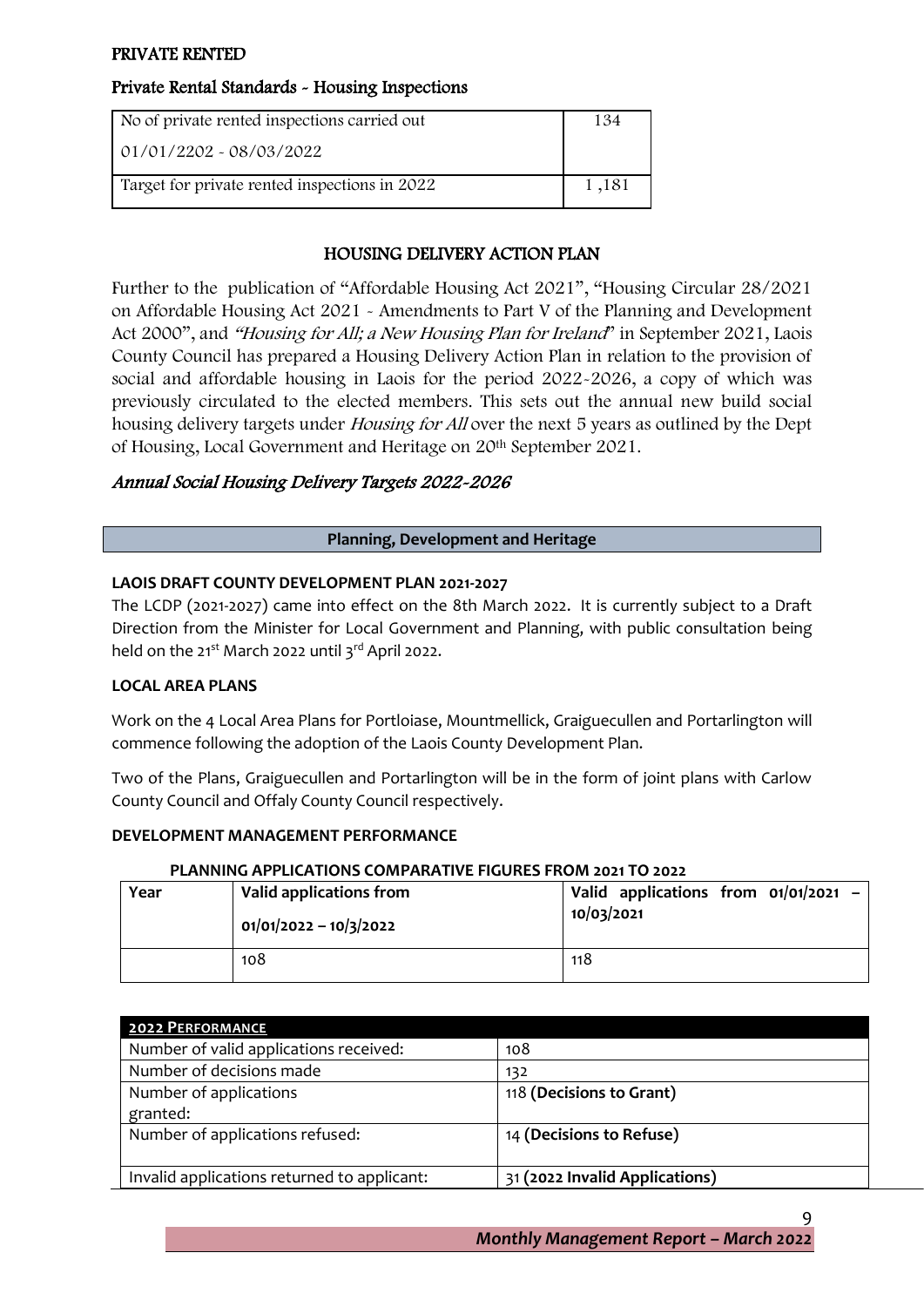| Files scanned up to -                                  | $7th$ March 2022        |
|--------------------------------------------------------|-------------------------|
| Referrals to Area Offices (working days):              | within 14 days achieved |
| Pre planning                                           |                         |
| No of requests to date                                 | 70                      |
| No of meetings held to date                            | 47                      |
| Up to and including the 10 <sup>th</sup> February 2022 |                         |
| Wait time                                              | 3 weeks                 |

#### **ENFORCEMENT UPDATE**

| <b>Current year</b>                                                                             | 2022       |           | 2021      |           |  |
|-------------------------------------------------------------------------------------------------|------------|-----------|-----------|-----------|--|
| <b>Service Review</b>                                                                           | Feb        | Jan - Feb | Feb       | Jan - Feb |  |
| Total number of new cases subject to                                                            |            |           |           |           |  |
| complaints that were investigated                                                               | 17         | 26        | 9         | 12        |  |
| <b>Number of Warning Letters served</b>                                                         | 32         | 63        | 14        | 26        |  |
| <b>Number of Enforcement Notices served</b>                                                     | 5          | 6         | 14        | 23        |  |
| referred<br>Of<br>No<br>for<br>cases<br>legal<br>proceedings                                    | 1          | 1         | 0         | 0         |  |
| <b>Number</b><br>Court(incl<br><b>of</b><br>in<br>cases<br>adjournments)                        | 13         | 19        | 5         | 9         |  |
| <b>Number of cases Resolved in Court</b>                                                        | 1          | 1         | $\Omega$  | $\Omega$  |  |
| <b>Number of Files Closed</b>                                                                   | 15         | 29        | 14        | 18        |  |
| Number of cases on system                                                                       | 179        | 179       | 163       | 163       |  |
| <b>Enforcement Costs recouped</b>                                                               | € 2,306.98 | €2,556.98 | 2487.02   | 2886.24   |  |
| <b>Number of Valid Retention Applications</b><br><b>Received relating to Enforcement Action</b> | 1          | 4         | 6         | 8         |  |
| Fees received through Valid Retention                                                           |            |           |           |           |  |
| <b>Received</b><br><b>Applications</b><br>relating<br>to<br><b>Enforcement Action</b>           | €757.50    | €3,495.70 | €1,867.00 | €2,243.00 |  |
| Legal fees paid                                                                                 | €5,514.25  | €5,866.65 | €0.00     | €597.74   |  |

#### **HERITAGE**

#### **March 2022**

## **1. MRTTT Just Transition Project Conservation and Pollination**

- *Works*: Conservation plans for 5 sites are big finalised and will be published as draft soon. Vegetation management complete and structural engineers reports on masonry in preparation. In parallel with this specifications are underway for masonry conservation and it is planned to advertise for contractor tender for three sites this year.
- *Training:* Ecologist for community training has been appointed and workshop planning is underway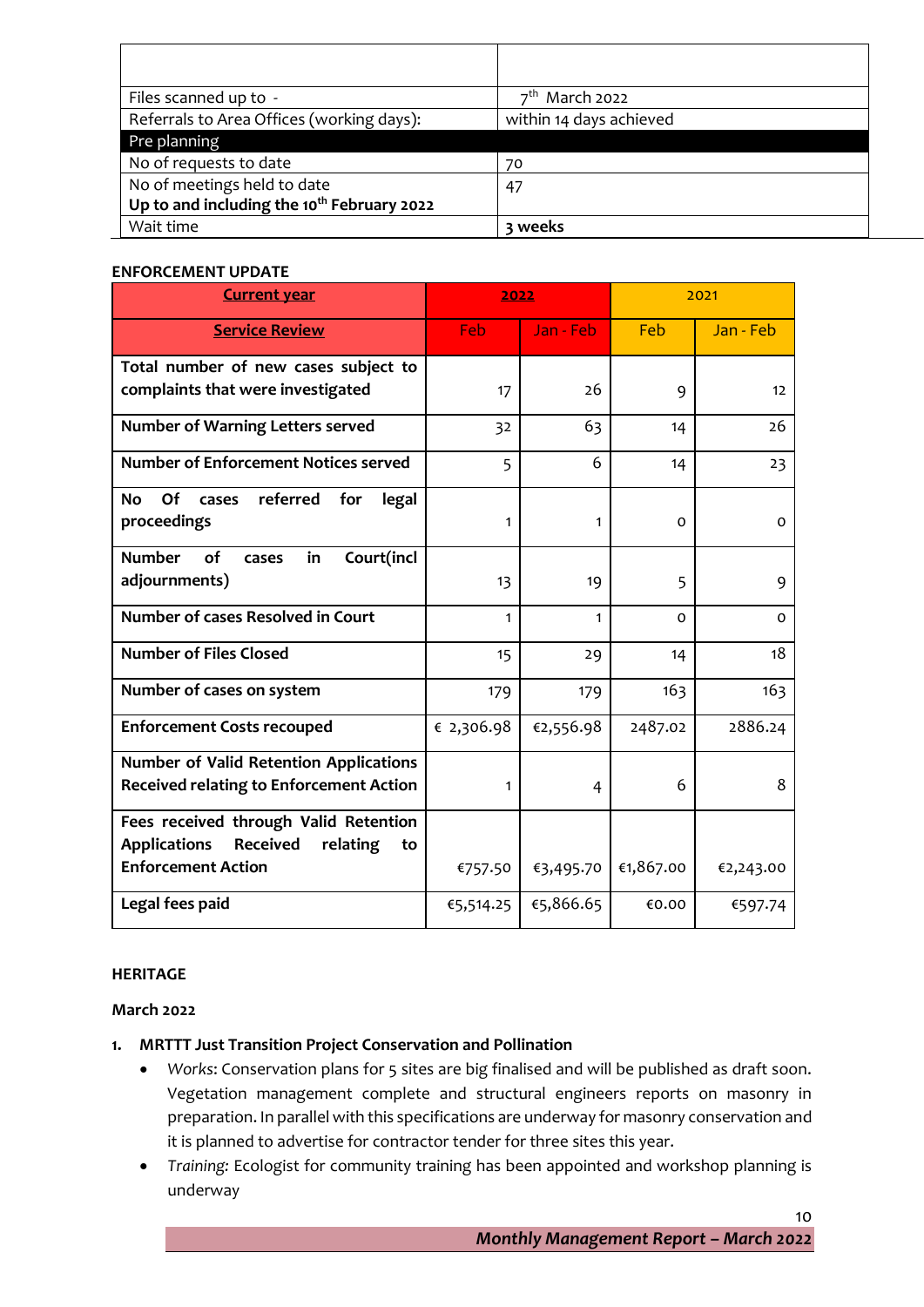• *Communications*: Film company Crannog Media is continuing recording of the project.

# **2. Laois Heritage Plan Projects**

Decision received on Heritage Council funding, €36,000 has been allocated for Heritage Plan projects this year. Projects are:

- Awareness: Events and promotion for Heritage Week, short films on the Gordon Bennet motor race
- Connecting Communities: Management work and kids archaeology dig for Timahoe Heritage Festival
- Publication of Book on the Rock of Dunamase
- Laois Festival of Flight

# **3. Biodiversity and Climate Change**

*3.1. Climate Change Webinars*

A series of 4 webinars on the topic of climate change and heritage was held in February and March, with over 200 attendees at each (on zoom). Presentations were made by Heritage Officers from around the country and the Abbeyleix Climate Actin Project was one of the projects presented. The webinars can be viewed at

# <https://youtube.com/playlist?list=PL4SXNMePVC2Eu0GUucLdywnxLncYuSc7R>

# *3.2. National Biodiversity Action Plan*

Draft National Biodiversity Action Plan has been published (23<sup>rd</sup> February) and Laois County Council has been invited to make a submission on the draft by  $23^{\text{rd}}$  March 2022 (extended from 14<sup>th</sup> March) at [https://www.surveymonkey.com/r/NBAP2](https://scanner.topsec.com/?d=1358&u=https%3A%2F%2Fwww.surveymonkey.com%2Fr%2FNBAP2&t=c51470cfc92bf85d704954947c7c7e3cbd5a240a&r=show)

# *3.3. [Local Biodiversity Action Fund](https://www.gov.ie/en/press-release/6c8f3-minister-malcolm-noonan-announces-135-million-for-local-authority-biodiversity-projects-on-world-wildlife-day/)*

Wetland Survey Phase II Field Survey will commence shortly, it is hoped that 20 - 30 sites will be surveyed his year, of a total 302 sites recorded in the desk study. Public event to publicise the project held at Bloom HQ on 10<sup>th</sup> March, very positive response.

As additional funding is available this year an application was made for additional funding for:

- Portlaoise Biodiversity Planting (led by Portlaoise MD)
- Survey additional wetland sites.

Decision is awaited on this additional funding.

# **4. Conservation of Churches and Graveyards in 2022**

Condition reports for **Ballylinan** and **Clonkeen** churches were completed and applications for further work were submitted through the Community Monuments Fund (see below).

Grass and rank vegetation has been cut at **Ridge Graveyard**. A plan for future management (and a budget) will need to be agreed with the Portlaoise MD.

Emergency works at **Killeshin** graveyard wall were put in place. A longer term solution to the issue is being devised by David Kelly Partnership consulting engineers. Consent will be required in relation to archaeology.

# **5. Creative Ireland**

# *5.1. Heritage and Landscape Training "Know your Locality"*

Online training course in local heritage (with Creative Ireland funding) is ongoing (five session in March 2022), with field trip to Rock of Dunamase planned Sunday  $27<sup>th</sup>$  March.

# *5.2. Laois Festival of flight*

Laois Festival of Flight April  $7<sup>th</sup> - 10<sup>th</sup>$  will involve performance of the Col Fitzmaurice music with Music Generation and Martin Tourish, historical talks, schools workshops and a wreath0-laying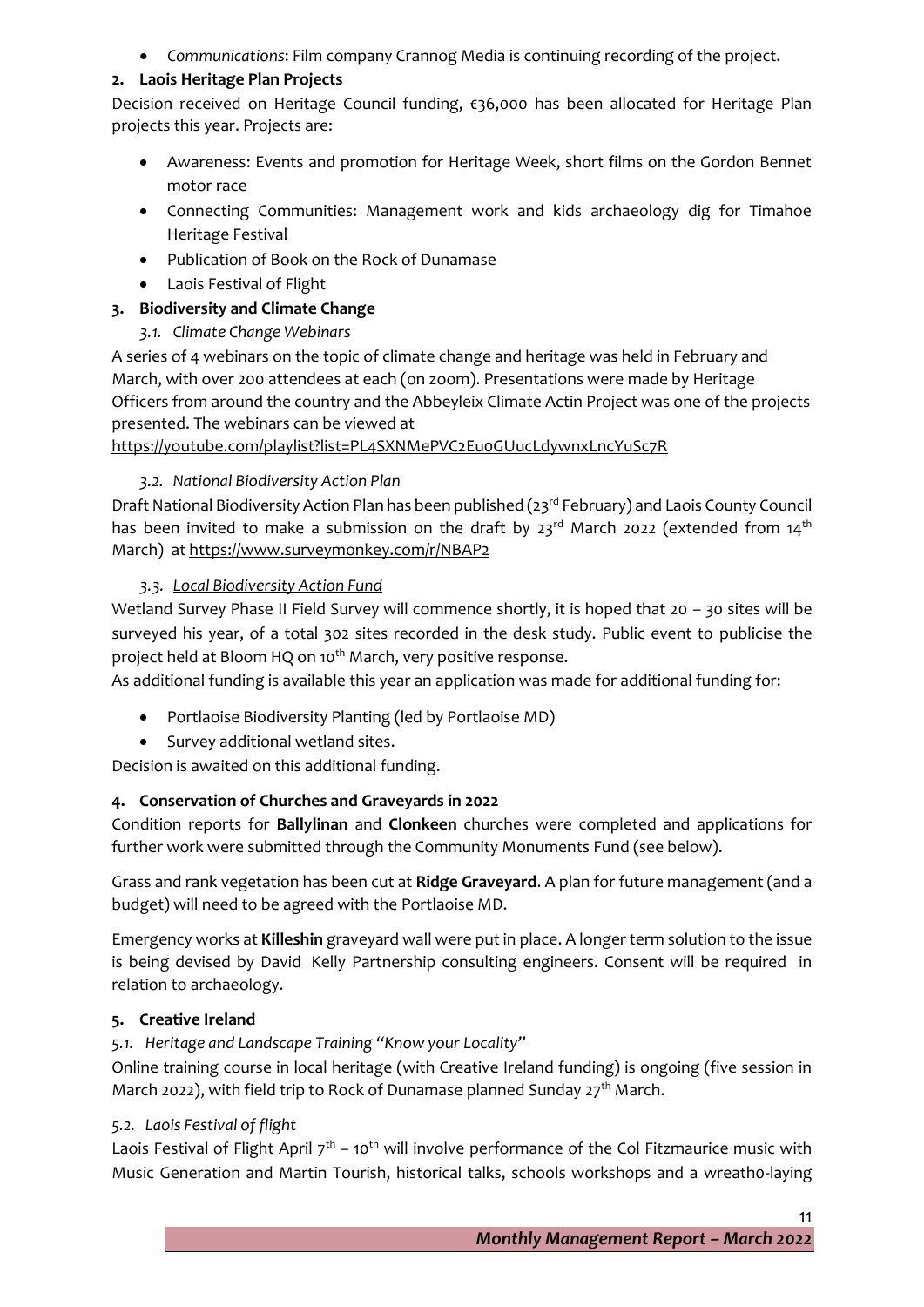ceremony with display of the Portlaoise Plane. Detail have been advertised in local papers, on Midlands 103 and on social media. Full details at [www.laois.ie/festivalofflight](http://www.laois.ie/festivalofflight)

## *5.3 Mountmellick Mural*

Provisional approval has been given to work with Birdwatch Ireland on a Swift Mural in Mountmellick. We will be working with BirdWatch Ireland on this.

## **6. Community Action Projects**

Heritage Council Community Heritage Grants were submitted with support from the Heritage Officer, decisions awaited.

## **7. Town and Village Renewal and Regeneration Projects**

## *7.1. Timahoe TVRS*

Lotts Architecture working on specifications and hope to get final approval and go to tender for works by Feb. Works due to be complete by June 2022.

## *7.2. Stradbally TVRS*

Design team working on specifications for tender for the Stradbally Bridge, TII approval of method statement is required. Meetings have been held with the community on other elements of the project and discussions with Community Section are ongoing.

#### **8. Commemorations**

The Heritage Officer continues to work with the County Librarian on the Decade of Commemorations, including plans for commemoration of the centenary of the Air Corps and Col Fitzmaurice in 2022.

#### **9. Community Monuments Fund**

A total of 7 applications for funding were made to the **Community Monuments Fund** for 2022, a decision is awaited.

#### **BROADBAND**

#### **1. National Broadband Ireland (NBI)**

Section 254 Licences have been applied for in the Eastern Municipal Area to provide pole network for rollout. NBI are currently working on the Programme of works for rollout in the county. NBI are engaging with LCC in relation to above and in relation to hedge cutting.

#### **2. WIFI 4 EU.**

WiFi4EU is a project developed by the European Union that intends to bring free WiFi to local communities. The rollout of the provision of WIFI infrastructure in public places is underway (equipment, installation and maintenance and support) in the following locations : Portlaoise, Portarlington, Abbeyleix, Mountmellick as follows :

- Fit out is currently under way in Portarlington and Portlaoise in various building along the Main Street and the Link Road;
- Consultation is under way with property owners in Abbeyleix .
- Survey and Consultation to commence on Mountmellick.

This project is being delivered by "Network and Infrastructure Support Ltd." On behalf of Laois County Council. The Broadband Officer is available for any queries in relation to this project.

# **3. Broadband Connection Points (BCP's)**

As part of the roll out of the National Broadband Plan, Laois County Council launched **Broadband Connection Points (BCPs)** in 6 areas in rural Laois.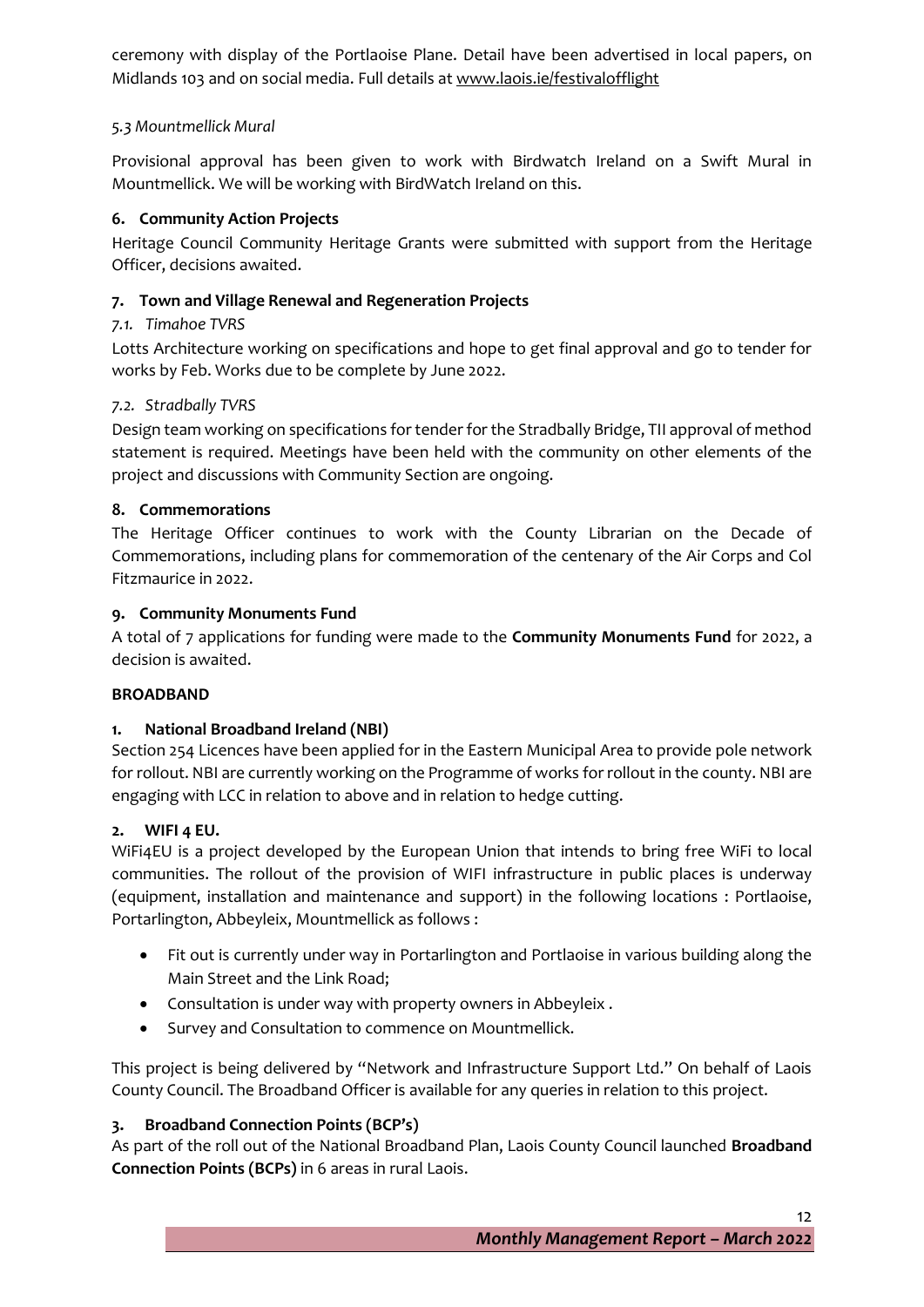- 1. Vicarstown Community Centre
- 2. Emo "Old School" Community Centre
- 3. Oisin House Rossmore, Killeshin
- 4. Donaghmore workhouse and Agricultural Museum
- 5. Shanganamore Community Centre Barrowhouse
- 6. Ballyroan Community Centre

Connected Hubs Fund Call 2 Project is also under way and it is hoped some or all of the BCP's will avail of grants for their Centres, submission date is 6<sup>th</sup> April 2022.

## **Local Enterprise & Economic Development**

## **Local Enterprise Office (LEO):**

There continues to be a steady demand for LEO supports as follows:

- €101,871 approved in grant aid to 5 Laois businesses
- 359 owners/managers/employees participated in LEO training programmes
- 32 potential entrepreneurs participated in Start Your Own Business Courses
- 71 Laois businesses availed of mentoring in finance, marketing, exporting, HR & health & safety
- 6 Trading Online Voucher approvals to the value of €13,280
- 11 Laois companies currently taking part in a Green for Micro programme
- 6 Laois companies currently taking part in LEAN programmes
- 27 Laois companies participated in the Client Stimulus Programme

## **Local Enterprise Week 2022**

Local Enterprise Week took place from  $7<sup>th</sup>$  to 11<sup>th</sup> March and featured a wide range of seminars, workshops and one to one mentoring clinics in the areas of finance, social media, business planning, web development and Brexit advice. A Women in Business Networking event was also organized by LEO in collaboration with Laois Chamber to mark International Womens' Day.

#### **Student Enterprise Awards 2022**

The Local Enterprise Office is working with the secondary schools in Laois to deliver workshops in business planning, ideas generation, marketing and finance. The Student Enterprise County Final will take place on Tuesday 29<sup>th</sup> March where the winners will be announced. They will represent Laois at the National Student Awards in Dublin in May.

# **National Enterprise Awards 2022**

Salutem Insights will represent Laois at the National Enterprise Awards to be held in the Mansion House on the 2<sup>nd</sup> June 2022. Salutem Insights create tailored solutions for a variety of complex pharma industry issues within the public and private marketplace.

# **Business Support Unit (BSU):**

The BSU launched an advertising campaign in January/February 2022 in respect of the Town & Village Streetscape Enhancement scheme. A further 36 applications were received bringing the total number of applications received to date to 98.

The Vacant Commercial Property Incentive Scheme was launched in Portlaoise. This scheme offers a potential 11 incentives to businesses who set up a business in a previously vacant premises in Portlaoise Town Center. The BSU is collaborating with Laois Chamber on the Scheme and will liaise with auctioneers and property owners regarding the benefits of the scheme.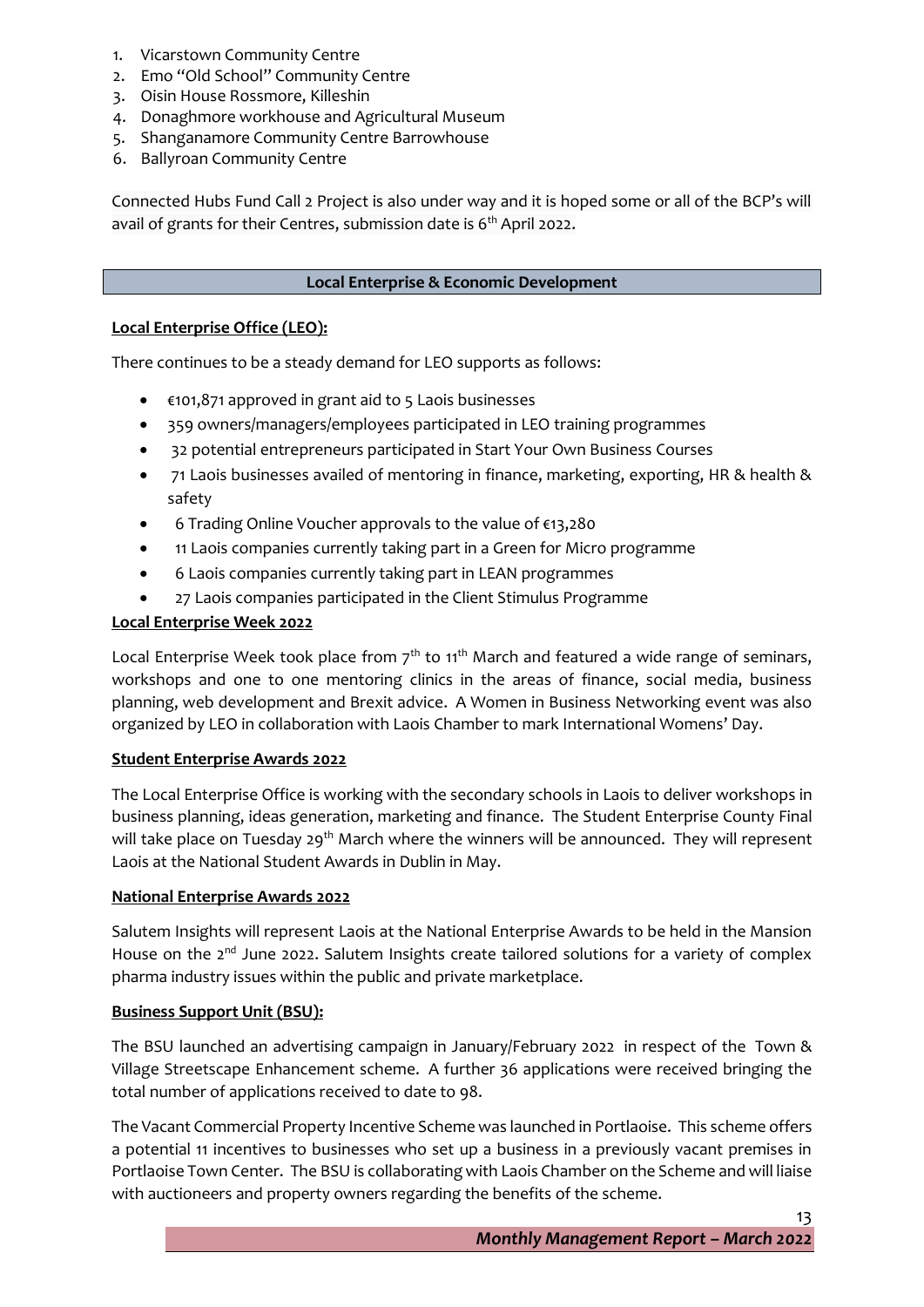The BSU is chairing a steering committee in conjunction with the Roads Section to support Downtown Portlaoise with the provision of a Christmas Festival in Portlaoise in December 2022. 2 meetings have been held to date this year.

The BSU is working with the Marketing Sub-committee of the Portlaoise Town Team on a series of initiatives to market Portlaoise and what it has to offer. An application is being prepared to seek funding for the project from Laois Partnership.

The BSU submitted an application for funding to the Department of Agriculture in respect of a reboot of Laois Taste. The BSU attended and presented at the agm of Laois Taste in the Killeshin Hotel on 2<sup>nd</sup> March and have committed to working with them on various projects in 2022.

The BSU is preparing to launch the Portarlington and Portlaoise Façade Enhancement Schemes in early April.

#### **Roads, Transportation & Smarter Travel**

#### **Schedules of MD Works;**

The Schedules of MD Works 2022 have been presented to each of the Municipal District Committees for the Members' consideration and agreement at the March 2022 MD meetings.

#### **Roadworks Programme 2022;**

The Annual Road Works Scheme 2022 will be presented for the Members' consideration at March 2022 Monthly Meeting. Work has commenced delivering the Road works Scheme across all three Municipal Districts.

#### **River Drainage Maintenance**

Various, county-wide surveys are now ongoing to inform and underpin river drainage maintenance works later in 2022.

#### **Environment & Environmental Protection**

- **1. Kyletalesha Landfill, Transfer Station and Civic Amenity Site, Portlaoise:** Normal services continue at the Kyletelesha Landfill Facility. Landfill monitoring and aftercare maintenance on-going.
- **2. Portarlington Civic Amenity Site:** This facility is operated and managed under contract with Bord Na Mona Recycling.
- **3. Recommended Minimum Criteria for Environmental Inspections (RMCEI)** The 2022 RMCEI Plan submitted to the EPA on the 28<sup>th</sup> February 2022.

#### **4. Bring Banks:**

Tonnages of collected recyclable material in 2022.

| Jan 2022                           | Feb 2022 | <b>Mar 2022</b><br>(To Date) |  |  |  |
|------------------------------------|----------|------------------------------|--|--|--|
| 163.77                             | 115.14   | 67.42                        |  |  |  |
| Table 1 - 2022 Bring Bank Tonnages |          |                              |  |  |  |

The bring bank facilities in the county are being inspected and maintained by Environment staff.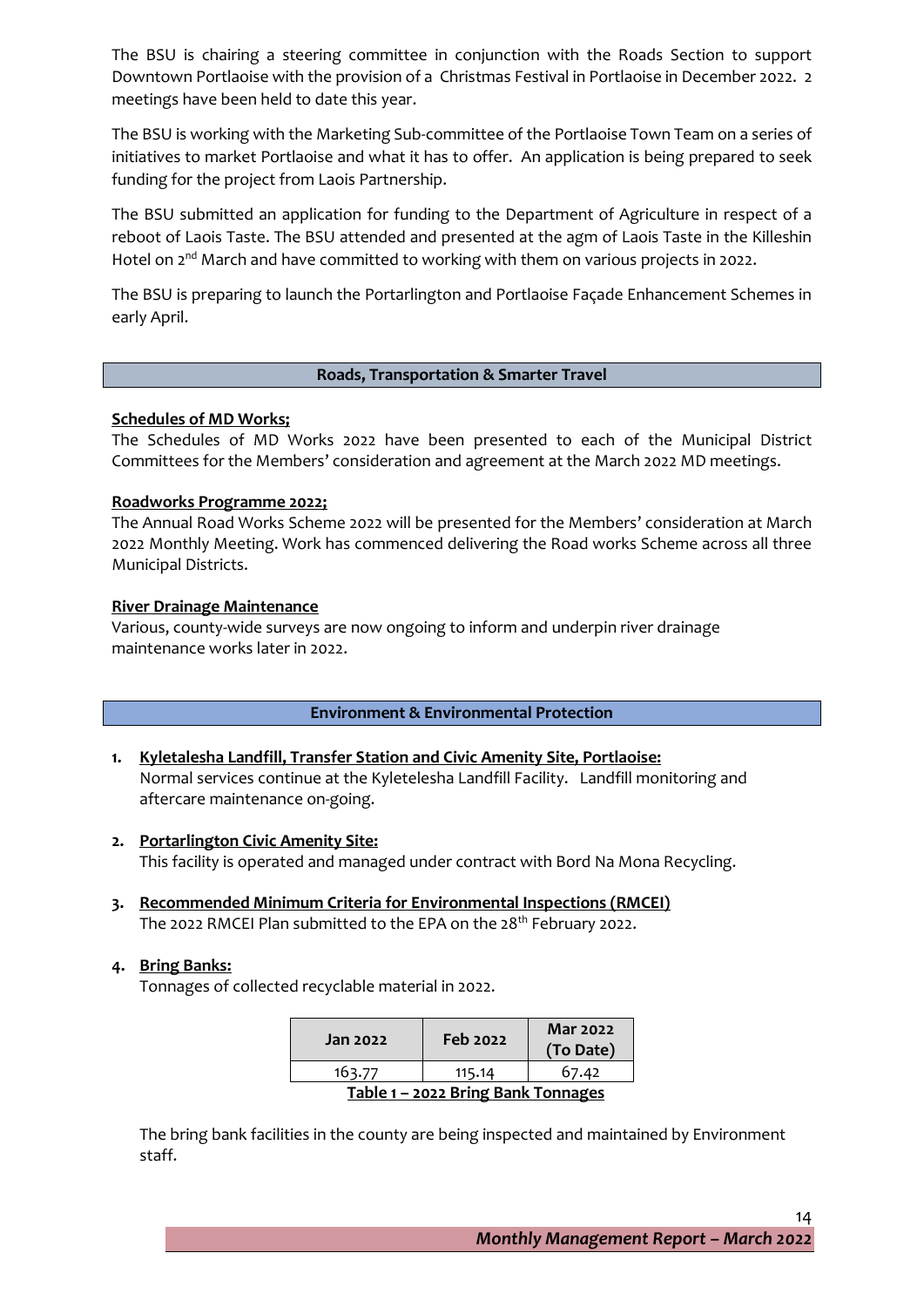#### **5. Waste Enforcement & Litter Management:**

## **(a) Clean Up Laois Week 2022 - 18th to 22nd April 2022.**

Groups are invited to register with Environment Section. The collected litter will be gathered by Bord na Mona during the week commencing 25<sup>th</sup> April.

## **(b) Waste Enforcement & Complaints**

Table 1 below details the number and types of complaints received to date in 2022 by the Environment Section. Complaints for 2021 are also shown for comparison purposes.

|      | <b>Complaint Type</b>      |                                          |     |              |                  |            |       |
|------|----------------------------|------------------------------------------|-----|--------------|------------------|------------|-------|
| Year | <b>Waste</b><br>Enforcemen | Management<br>&<br><u>Infrastructure</u> | Air | <b>Water</b> | <b>Nois</b><br>e | <b>Vet</b> | Total |
| 2022 | 148                        |                                          |     | 12           |                  | q          | 181   |

#### **Table 2 - Environmental Complaint Register**

• March saw the beginning of household waste disposal inspections across the County with homeowners required to provide evidence of their household waste disposal and segregation.

#### **6. Illegal Dumping:**

Waste Enforcement continue to tackle illegal dumping in various problematic areas within the County in accordance with current legislation. Enforcement efforts are limited by virtue of the current prohibition on the use of CCTV etc.

78 Tonnes of material collected to the end of February 2022.

#### **7. Environmental Protection**

**a) Protect the Water Quality Status in all Water Bodies** All water pollution complaints are being investigated.

# **b) Air & Noise:**

All noise and air complaints are being investigated.

#### **Emergency Planning, Fire Services & Flood Relief**

In 2022 ( to date) Laois County Fire & Rescue Service attended 52 emergency incidents consisting of 24 fires, 34 special service incidents & 14 false alarms.

#### **Turnout by Station\*:**

| Portlaoise – 21 | Portarlington - 17 | Stradbally $-14$ | Mountmellick – $8$ |
|-----------------|--------------------|------------------|--------------------|
| Abbeyleix - 9   | Mountrath $-4$     | Durrow $-11$     | Rathdowney – 8     |

#### **\*Note – figures are higher as many incidents are 2 station turnouts as per the PDA.**

#### **Fire Services Capital Programme**

• The Part VIII planning process for a new fire station for Stradbally was approved by Laois County Council at its January 2022 meeting. Correspondence has now been sent to the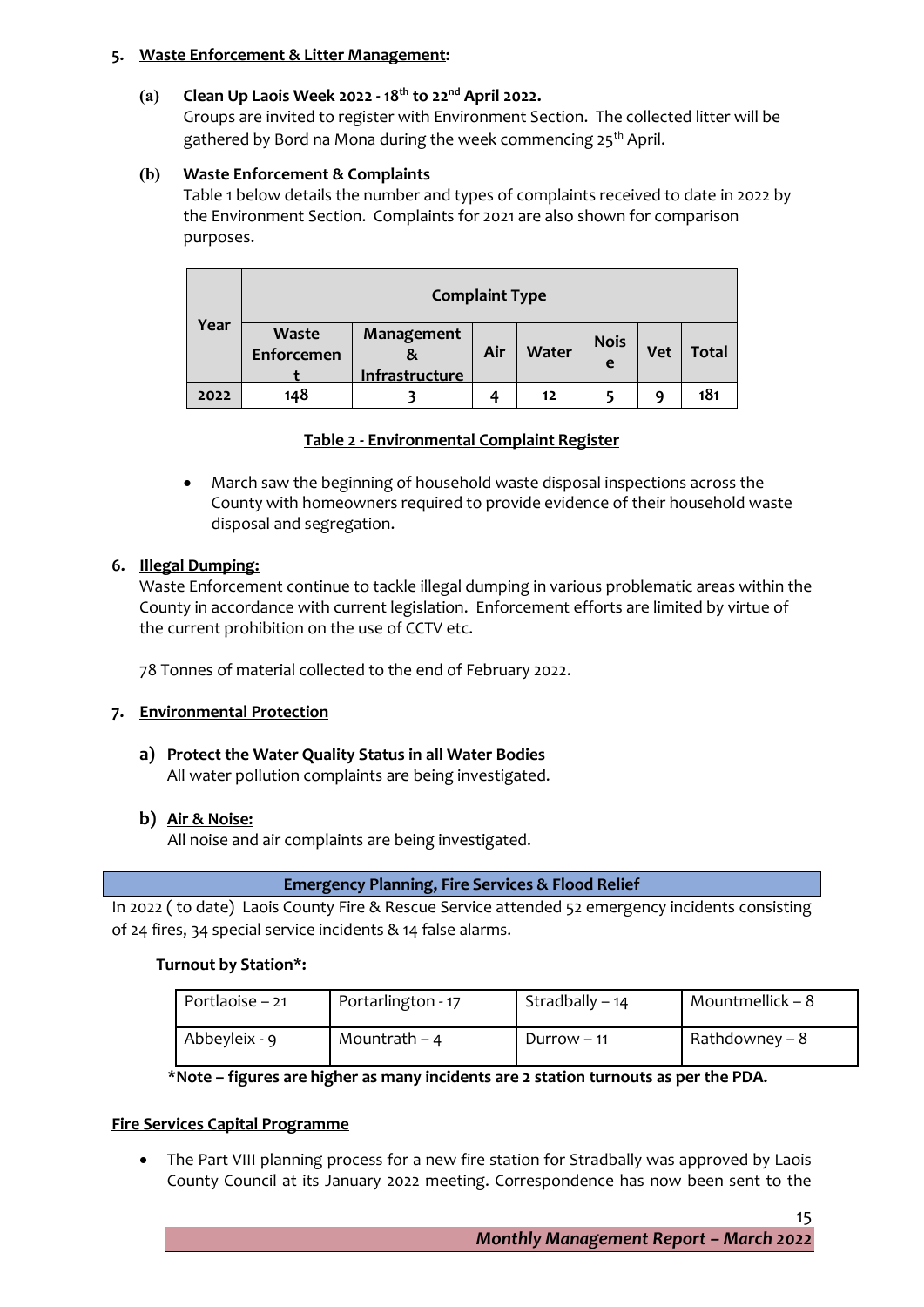NDFEM advising them of same & requesting approval to go to tender for a design team to progress the project. An acknowledgement of this request has been received from the NDFEM.

• In 2021 Elected Members were advised of an allocation of €140,000 for the acquisition of a new Water Tanker to support Fire Services operations in County Laois. The tanker chassis has been delivered to HPMP Fire, who are now in the process of building the body. Delays due to supply issues have resulted in the build being delayed and delivery has now been put back until Q1 2022.

#### **WATER SERVICES AND RURAL WATER**

#### **Public Water and Wastewater Capital**

The following capital works have been approved by Irish Water:-

**Durrow –**Provision of a storage/blend tank and booster pump set being discussed with Irish Water. Final hydrogeologist report/recommendation detailing correct/sustainable operation of the new well, to be forwarded to Irish Water/Laois County Council.

**Portlaoise Water Supply Improvement Scheme -** Irish Water now progressing with developing well PW07 and well PW08. A draft planned maintenance programme has been submitted to IW for funding approval. A meeting took place at Kilminchy WTP on the 04/03/2022 with Briody Well Drilling Ltd., to discuss/progress this maintenance programme. **Disinfection/PH control programme** – Civil works progressing in Derryguile, Kyle, Five Wells and Lough WTP. MEICA works progressed at Knocks, Derryguile, Lough, Kyle and Ballyroan WTP. SAT now complete at the Knocks and Ballyroan WTPs with both plants currently in process proving. Further site visits were carried out by CWL to Fermoyle, Arles and Coolenaugh to progress the new design for these plants. Upgrade works progressing at Derrymoyle and Kilminchy WTP during 2022.

**Castletown WwTP-Inlet Works Storm and Sludge Programme** - remaining civil works to be completed over the coming weeks. Storm tank installation is underway.

**Ballyroan WwTP Upgrade –** a task instruction was recently issued to Conway Engineering by Irish Water for Ballyroan WwTP upgrade under contract 170/17\_ 007 Wastewater Treatment Plants Contract 2 for the provision of a new SBR Tank, maintenance works to existing SBR Tank, new above ground Stormwater Holding Tank, new Sludge Holding Tank, Flow Splitting Chamber etc.

#### **Borris Road, Portlaoise.**

In regard to waste water capacity issues around the Borris Road, Hermitage, Colliers Lane area, Irish Water Asset Planning has identified 3 no. solutions and a preferred solution. Following a workshop in March this matter will be referred to Asset Delivery. All solutions have been run through the current hydraulic model. The solutions include pump station pumping capacity increases, installation of storage capacity at Borris Road pump station & sewer capacity improvements. No project programme has been agreed yet but it has been confirmed that there will be no increased connection costs to the proposed development (Kellys) at Rathevan.

At the first workshop, in an effort to reduce the number of pump stations, it was agreed that Laois County Council would examine levels between the Hermitage Pump Station and the Borris Road Pump Station to confirm if there was any possibility for a gravity sewer from the Hermitage to Borris Road. This was surveyed and confirmed that it will not be possible as the existing sump level in Borris Road pump station would need to be dropped 3.5m. Irish Water are going to consider if accommodating a gravity flow into the proposed (deeper) storm storage tank is feasible.

**Filter Upgrade Programme –** Kilminchy WTP put forward for upgrades, confirmation of scope required post filter assessment report.

**Networks and Water Conservation -** First fix, find and fix and lead replacement works continue throughout the county. Significant progress in Portarlington in the area of leakage management. Replacement of watermain in the Swan network is ongoing.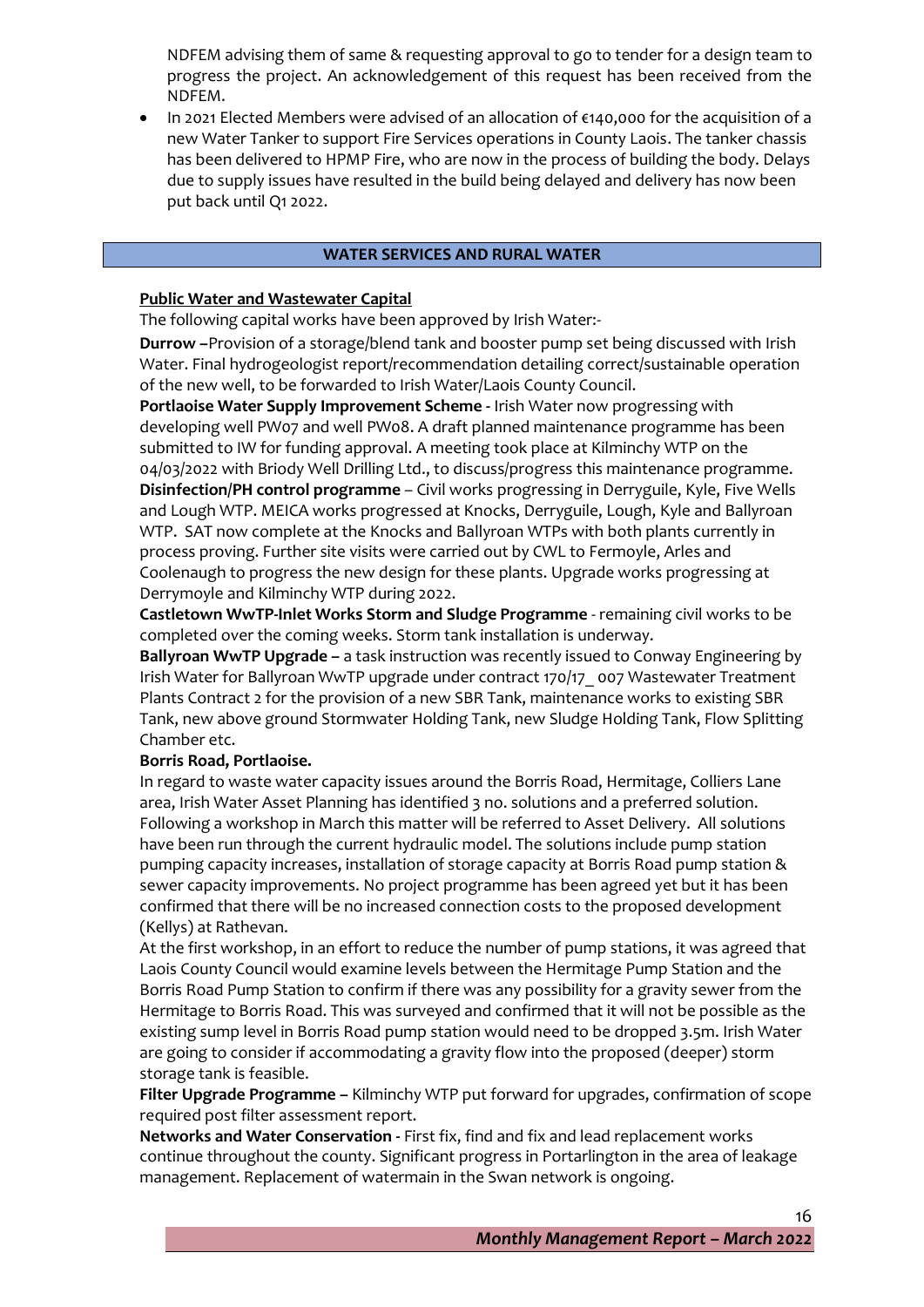## **Taking in Charge**

Continue working with IW to take the 17 no. outstanding legacy estates in charge by IW already taken in charge by LCC. 10 no. estates have been progressed and referred to the Planning Section and work is ongoing on the remaining 7 no. estates.

## **Multi Annual Rural Water Programme.**

Projects under the current programme, 2019 – 2021, are being completed and claims paid and recouped. A Contractor has been appointed and also appointed PSCS for the proposed grouped sewerage scheme at Goodwin Estate Rosenallis with a stated start date for the end of March/start of April. The contractor is now saying that due to workload and staff turnover they will not be in a position to start until the summer or may not be able to carry out this work at all. In this case it would not be possible to get this project done as all other tender prices exceed the threshold cost per connection, making the scheme non-viable. There is no prospect of increasing the number of connections. A retender of this project will result in significantly increased tender prices. The contractor is to confirm by next week if they propose to continue and when they will start.

Details of the next Rural Water Programme from the Department are expected to be issued within the next 2-3 weeks.

**Well Grants –** 11 no. applications have been received in 2022 and all are being progressed. **Laboratory -** In accordance with the EPA approved programme, as an essential service Lab staff continue to conduct testing and sampling throughout in accordance with Covid-19 safe systems of work plans/risk assessments. Work to maintain the existing customer base and seek and secure new business from neighbouring Local Authorities, LAWPRO and LCC's Environment Section in accordance with market opportunities is ongoing.

## **Corporate, Community, Climate Action, Arts, Culture, Libraries & Tourism**

A Ceremony of Remembrance and Reflection to remember all those who have lost their lives during the pandemic and to pay tribute to those who have contributed to how we faced and are facing the challenges was held on Sunday 20<sup>th</sup> March 2022 in Fitzmaurice Place, Portlaoise.

#### **COMMUNITY**

#### **Laois Public Participation Network**

Laois PPN sought nominations for an Area Rep for the Borris-in-Ossory/ Mountmellick MD to the Laois PPN Secretariat. Nina Horan was deemed elected on 1st March.

Laois PPN hosted a well attended online Info Session on Leader Funding to PPN Member Groups on Wednesday 9th March. The Info Session was presented by Jenny Collier, Laois Partnership and was followed by a Q&A session on Leader Funding for participants at the end.

Laois PPNs County Plenary took place online on Tuesday 22nd March.

#### **Laois Comhairle na nÓg**

Laois Comhairle na nÓg are meeting every week. They are working on their project of Mental Health and are planning to hold 2 events before the summer. 6 members of Comhairle will attend Dail na nÓg on Saturday 26 March.

#### **Age Friendly**

Preparation of a new Age Friendly Strategy 2022-2027 is underway. A well attended workshop took place in March with the various stakeholders to review the existing strategy. A meeting of the Older Peoples Council also took place in March. This was the first in person meeting since the Covid pandemic began.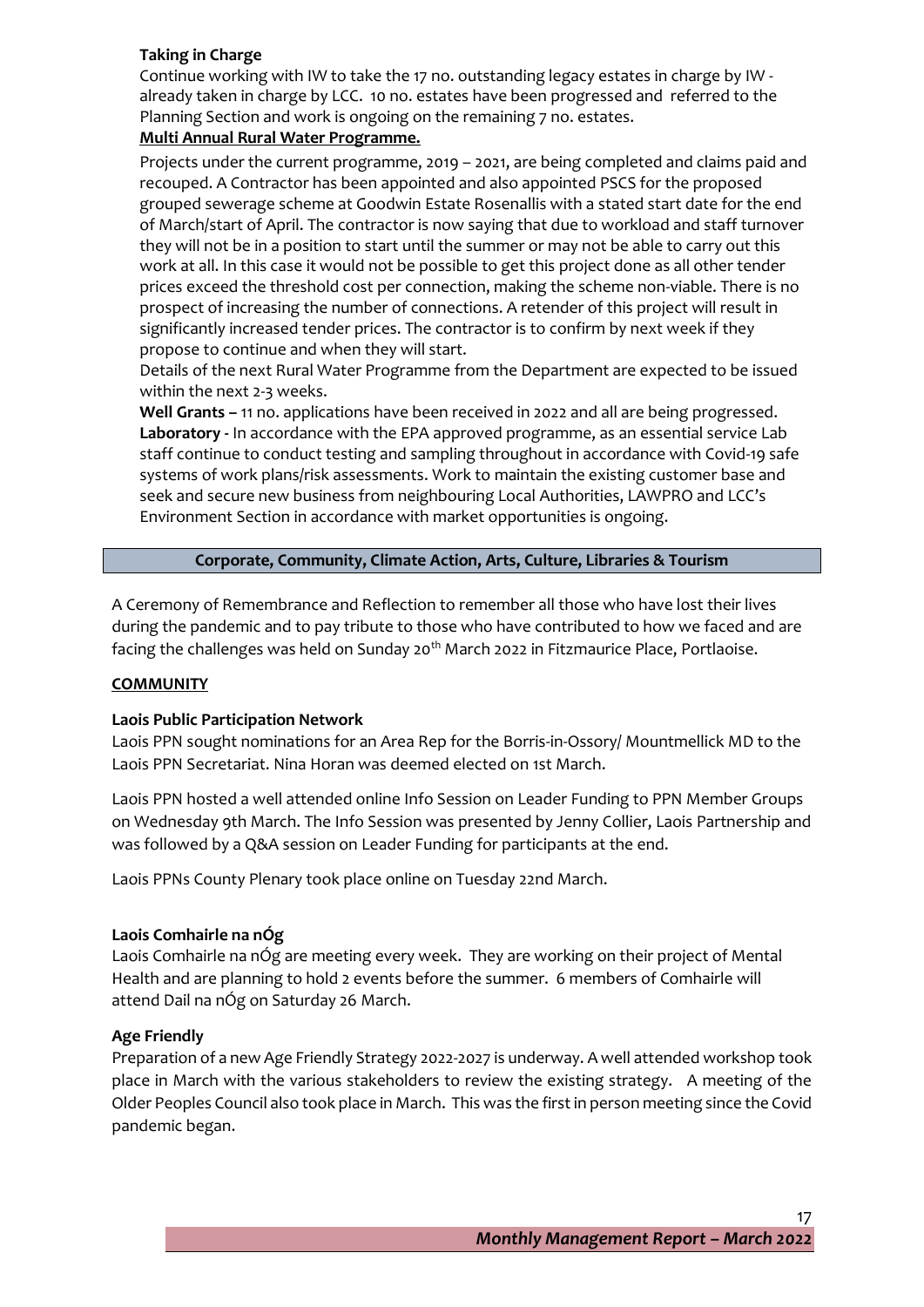## **World of Work Programme 2021/22**

As part of the World of Work programme, A 'Day in the Life' session took place at Portlaoise college in March. A number of staff from Laois County Council spoke to the students about their role in Laois County Council and how they progressed their careers. The session was very informative and gave students a chance to see the diverse career options available in local authorities.

## **Town and Village Renewal Scheme**

Laois County Council received funding of €766,652 for 4 projects under the Town and Village Renewal Scheme 2021 and funding of €29,700 for 1 project under the Town and Village Renewal Project Development Measure 2021. Details of approvals are as follows:

|                     |                                                                    | Approved |
|---------------------|--------------------------------------------------------------------|----------|
| <b>Scheme</b>       | Project                                                            | Grant    |
| <b>TVRS 2021</b>    | Killeshin-Establishment of a Digital Hub                           | €500,000 |
| <b>TVRS 2021</b>    | Mountrath-Renovation of the 1st floor of the Brigidine Convent     | €137,552 |
| <b>TVRS 2021</b>    | Camross-Completion of new park to include recreational facilities. | €33,250  |
|                     | Complete the Hub with facilities for remote working. Enhance       |          |
|                     | outdoor recreational, seating and meeting facilities               |          |
| <b>TVRS 2021</b>    | Knock-Construction of a new premises for Men's Shed                | €95,850  |
| <b>TVRS Project</b> |                                                                    | €29,700  |
| Development         |                                                                    |          |
| Measures            |                                                                    |          |
| 2021                | Landscape plan for Mountrath                                       |          |

#### **CLIMATE ACTION**

**School Sustainable Travel Study of Portlaoise** was presented to Town Team Sub Travel Group by Travel Officers from An Taisce and funded by LEADER. The study commenced in October 2020 to establish a baseline of modes of school travel in Portlaoise so that we can measure impact of improved cycling infrastructure and also find out what are the barriers to walking or cycling to school. The final results of the study were presented to Community and Climate Action and Roads SPC's by An Taisce.

**Green Flag Renewal Assessments** were conducted in 9 schools and one new Green Flag awarded in County Laois.

**National Tree Week** was held on the Sunday 20th March to Saturday 26th March 2022. 500 native saplings and 100 root balled trees were distributed to 50 groups on the 25th March by Laois County Council.

#### **SPORT & LEISURE UPDATE**

#### **Leisure Centres**

Portlaoise Leisure Centre opened to the public on February 28<sup>th</sup> 2022. Portarlington Leisure Centre is operating at full pre-COVID 19 opening hours

#### **Playgrounds Developments**

Ballinakill playground was officially opened on Friday March 11<sup>th</sup> and is now under the management of Laois County Council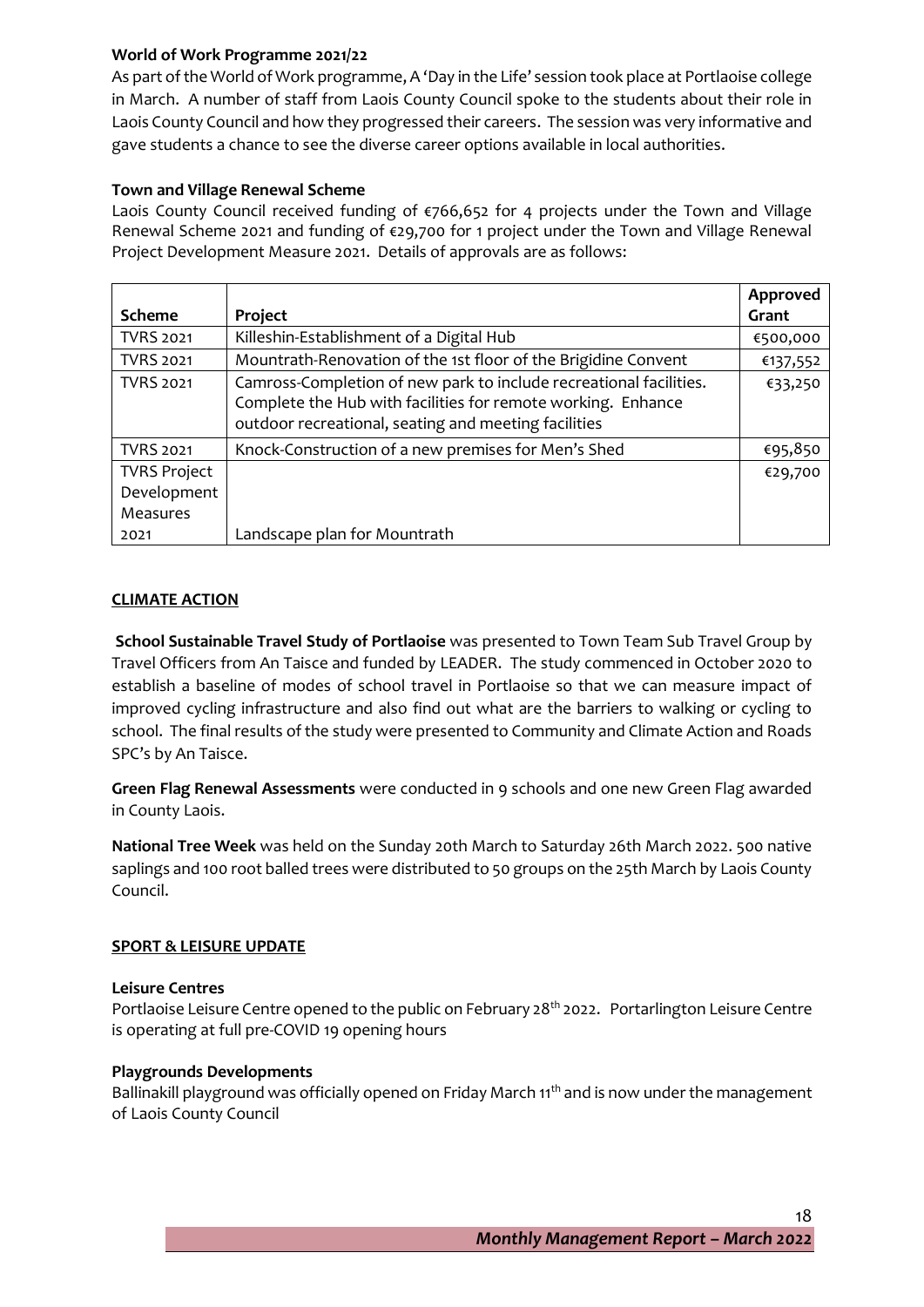## **URBACT**

Laois County Council hosted a meeting in Portlaoise of all 6 partner towns on 14<sup>th</sup>-16<sup>th</sup> March and 3 staff members participated in Placemaking Training.

#### **ARTS & CULTURE**

#### **Laois Arthouse**

A very successful Panel discussion entitled *Till Something Moves* took place on Saturday 12th March, 2pm – 5pm, exploring the optimum conditions for sustaining creative work as visual artists and writers, and the role Studio Spaces and Residencies.

#### **Sightless Cinema**

Launch of Laois 'Sightless Cinema' announced – on Wednesday 23rd March - online radio drama workshops for people with a visual impairment to present online radio drama workshops for people with a visual impairment from Laois for the first time. This is a Disability Awareness and Participation Funded project, supported by the Laois County Council Arts Office and the Laois office of the National Council for the Blind of Ireland (NCBI).

#### **Re/CENTRING/ Faoin Spéir - Mountrath**

Shannon St Mountrath is the venue of the next Faoin Speir event on Sunday  $27<sup>th</sup>$  March from 2pm – 6pm. Programme will include portraiture workshops, dance performance with the Kennedy Sisters, music by the Union key quartet and Kian Kavanagh, art with Ella de Burca and theatre performance events.

#### **LLPPS phase 3 (Local Live Performance Scheme)**

Funding from phase 3 of this scheme has been allocated to 15 separate programmes, to deliver arts projects in the County up to end of June 2022, with an overall budget of 143,000 Euro.

#### **LIBRARY**

#### **World book day was celebrated by Laois Libraries**

World book day was celebrated by Laois library Services with events held in schools , and other venues throughout the county

Below staff from the library service held a sensory storytime in Kolbe school

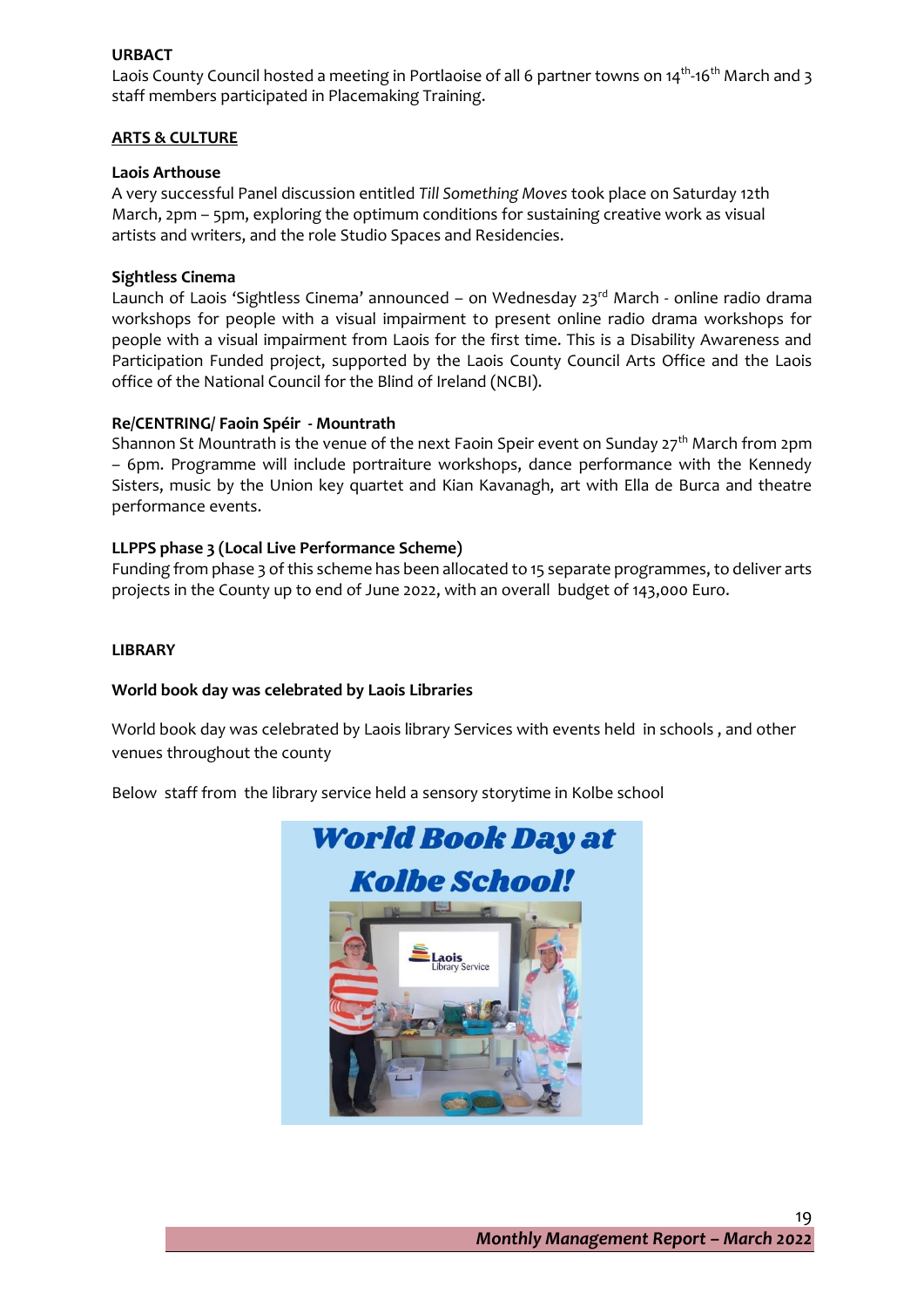

Above - Portlaoise library staff hosted a library stand and Information display distributing world book day books and promoting the library and its services on World Book Day 2022 in Laois Shopping Center



#### **Sensory Library Services**

**Launch of Laois Library Sensory Library Services in Mountmellick Library**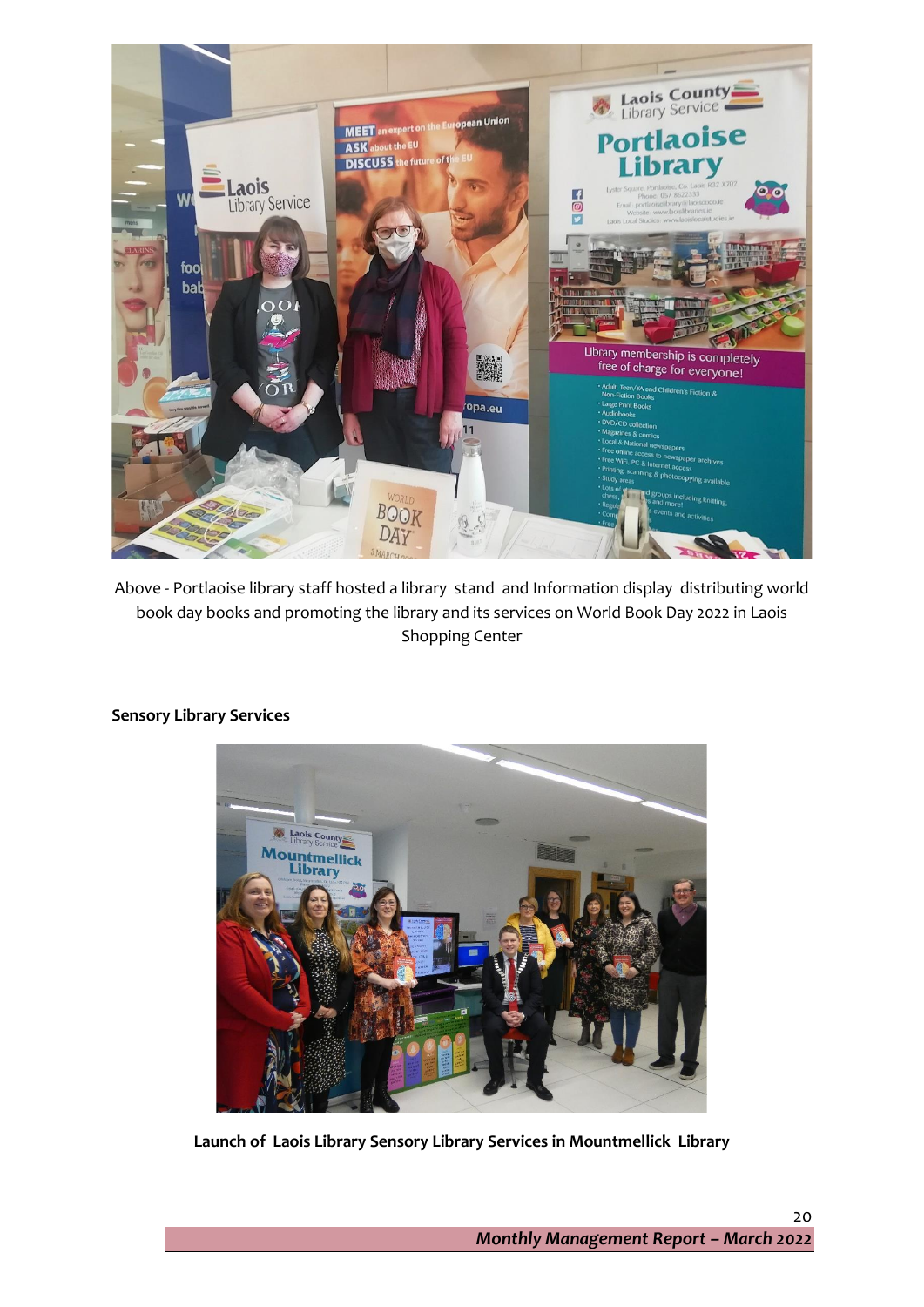*Laois County Libraries have recently introduced sensory library services and facilities. Funded by DAF (Dormant Accounts Funding) during 2020 and 2021 , administered by the Department of Rural and Community Development, the funding has targeted library services to marginalised, socially excluded and disadvantaged communities*,

The facilities in Mountmellick library include a Sensory room which provides a relaxing, quiet, calming environment with light projections and water feature.

Other Laois libraries including Abbeyleix, Mountrath and Rathdowney offer Pop up sensory spaces.

Mountmellick library now has on offer a Tovertafel or "Magic table" which consists of a series of interactive light games, specially designed to help those with dementia, autism and learning disabilities. It is suitable for all ages. Games, projected on to a table with infrared sensors, respond to hand and arm movements.

Both the sensory room and magic table can be booked for half hour sessions by ringing Mountmellick library on 057 8644572 or emailin[g mountmellicklibrary@laoiscoco.ie](mailto:mountmellicklibrary@laoiscoco.ie) Portarlington and Abbeyleix Libraries also offer an interactive touch screen .

# **Adult learning at the library with LOETB and Laois libraries**

The Library Services are pleased to be hosting free adult learning classes in our libraries in partnership with the LOETB. All the classes are free and booking is essential . See below some additional library highlights this month .

- Abbeyleix Library Call 057 8730020 or emai[l abbeyleixlibrary@laoiscoco.ie](mailto:abbeyleixlibrary@laoiscoco.ie) Creative Writing Classes - this course in short fiction writing, held in conjunction with the LOETB, starts on Thursday, 7th April. Taking place in Abbeyleix Library from 6pm-7:30pm – places are limited so booking is essential.
- A "Staying Connected" free computer class  $\omega$  the Library in Rathdowney Library is taking place . The 6 week course starts on Thursday, 31st March at 7pm. For more information or to book a place, email rathdowneylibrary@laoiscoco.ieor call 0505 46852.

Stradbally library is also hosting a" Staying Connected "class on Thursdays from 3.30-5.30 in the library .

A digital Photography course will be commencing in Stradbally library on Tuesday the 26<sup>th</sup> of April for 6 weeks. Contact stradballylibrary@laoiscoco for more details .